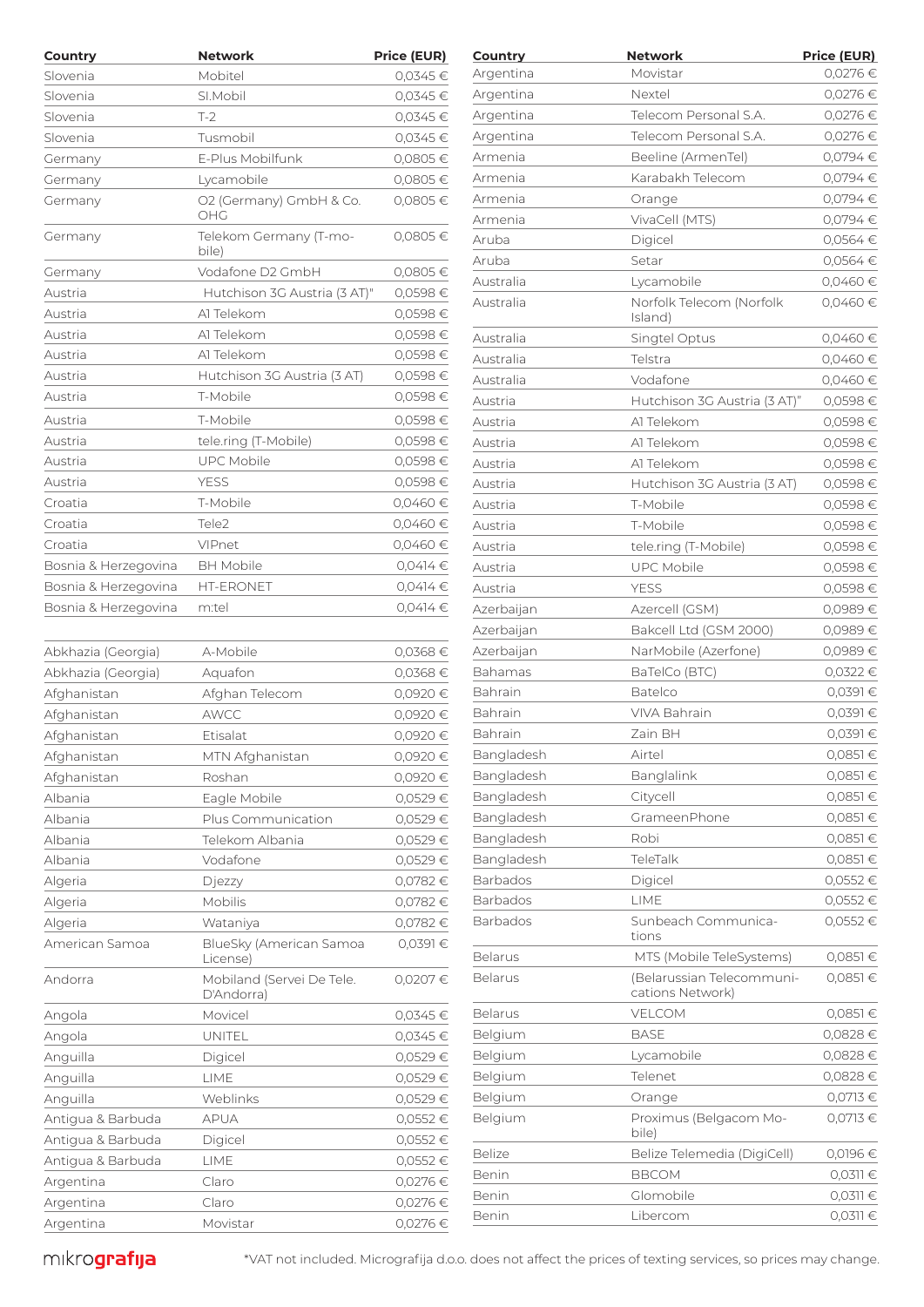| Country                | <b>Network</b>                            | <b>Price (EUR)</b> | Country                                       | <b>Network</b>                                      | <b>Price (EUR)</b> |
|------------------------|-------------------------------------------|--------------------|-----------------------------------------------|-----------------------------------------------------|--------------------|
| Benin                  | Moov                                      | $0,0311 \in$       | Canada                                        | MTS Allstream                                       | $0,0380$ €         |
| Benin                  | <b>MTN</b>                                | $0.0311 \in$       | Canada                                        | Rogers Wireless                                     | 0,0380 €           |
| Bermuda                | CellOne                                   | 0,0518 €           | Canada                                        | Rogers Wireless - Fido                              | 0,0380 €           |
| Bermuda                | Digicel                                   | 0,0518€            | Canada                                        | SaskTel Mobility                                    | 0,0380 €           |
| Bermuda                | M3 Wireless Ltd (MOBILITY)                | 0,0518 €           | Canada                                        | <b>TELUS Mobility</b>                               | 0,0380 €           |
| Bhutan                 | <b>B-Mobile</b>                           | $0,0621 \in$       | Canada                                        | Videotron                                           | 0,0380 €           |
| Bhutan                 | TashiCell                                 | $0,0621 \in$       | Canada                                        | Wind Mobile (Globalive                              | 0,0380 €           |
| <b>Bolivia</b>         | Entel                                     | 0,0598€            |                                               | Wireless)                                           |                    |
| Bolivia                | Nuevatel                                  | 0,0598€            | Cape Verde                                    | CVMovel                                             | 0,0667€            |
| <b>Bolivia</b>         | Tigo                                      | 0,0598€            | Cape Verde                                    | $T+$                                                | 0,0667€            |
| Bosnia & Herzegovina   | <b>BH Mobile</b>                          | 0.0414 €           | Cayman Islands                                | Digicel                                             | 0,0529€            |
| Bosnia & Herzegovina   | <b>HT-ERONET</b>                          | 0,0414€            | Cayman Islands                                | LIME                                                | 0,0529€            |
| Bosnia & Herzegovina   | m:tel                                     | 0.0414 €           |                                               | Central African Republic Atlantique Telecom Centra- | 0,0207€            |
| Botswana               | <b>BTC Mobile</b>                         | 0,0299€            |                                               | frique SA (ETISALAT)                                |                    |
| Botswana               | Mascom                                    | 0,0299€            | Central African Republic Nationlink           |                                                     | 0,0207€            |
| Botswana               | Orange                                    | 0,0299€            | Central African Republic Orange               |                                                     | 0,0207 €           |
| Brazil                 | Claro                                     | 0,0184€            | Central African Republic Telecel Centrafrique |                                                     | 0,0207€            |
| Brazil                 | <b>CTBC</b>                               | 0,0184€            | Chad                                          | Airtel                                              | 0,0713 €           |
| <b>Brazil</b>          | Nextel                                    | 0,0184€            | Chad                                          | Millicom                                            | 0,0713 €           |
| Brazil                 | Oi                                        | 0,0184€            | Chile                                         | Claro                                               | 0,0449€            |
| Brazil                 | Oi                                        | 0,0184€            | Chile                                         | Entel                                               | 0,0449€            |
| Brazil                 | Porto Seguro Conecta                      | 0,0184€            | Chile                                         | Movistar                                            | 0,0449€            |
| Brazil                 | Sercomtel                                 | 0,0184€            | Chile                                         | Nextel                                              | 0,0449€            |
| Brazil                 | TIM                                       | 0,0184€            | Chile                                         | Virgin Mobile                                       | 0,0449€            |
| Brazil                 | Vivo                                      | 0,0184€            | Chile                                         | <b>VTR Movil</b>                                    | 0,0449€            |
| Brazil                 | Vivo                                      | 0,0184€            | China RP                                      | China Mobile (GSM)                                  | 0,0575 €           |
| British Virgin Islands | C&W                                       | 0,0598€            | China RP                                      | China Telecom (CDMA)                                | 0,0575 €           |
| British Virgin Islands | CCT                                       | 0,0598€            | China RP                                      | China Unicom                                        | 0,0575 €           |
| British Virgin Islands | Digicel                                   | 0,0598€            | Colombia                                      | Avantel                                             | 0,0150 €           |
| Brunei Darussalam      | <b>B-Mobile</b>                           | 0,0299€            | Colombia                                      | Claro (Comcel)                                      | $0,0150$ €         |
| Brunei Darussalam      | <b>DSTCom</b>                             | 0,0299€            | Colombia                                      | Movistar                                            | $0,0150$ €         |
| <b>Bulgaria</b>        | A1                                        | 0,0529€            | Colombia                                      | Tigo                                                | $0,0150$ €         |
| <b>Bulgaria</b>        | Telenor                                   | 0,0529€            | Comoros                                       | <b>HURI</b>                                         | 0,0345€            |
| <b>Bulgaria</b>        | VIVACOM (BTC)                             | 0,0529€            | Congo                                         | Airtel (CelTel)                                     | 0,0506€            |
| Burkina Faso           | Airtel Burkina Faso                       | 0,0506€            | Congo                                         | MTN (Libertis)                                      | 0,0506€            |
| Burkina Faso           | Onatel                                    | 0,0506€            | Congo                                         | Warid                                               | 0,0506€            |
| Burkina Faso           | <b>Telecel Faso</b>                       | 0,0506€            | Congo (Democratic<br>Republic of)             | Africell                                            | $0,0621$ €         |
| Burundi                | Econet                                    | $0,0644$ €         | Congo (Democratic                             | Airtel                                              | $0,0621$ €         |
| Burundi                | Leo                                       | $0.0644 \in$       | Republic of)                                  |                                                     |                    |
| Burundi                | Onatel                                    | $0.0644 \in$       | Congo (Democratic                             | Orange                                              | $0,0621 \in$       |
| Burundi                | Smart Mobile                              | 0,0644€            | Republic of)                                  |                                                     |                    |
| Burundi                | Viettel Burundi                           | $0,0644$ €         | Congo (Democratic                             | Supercell                                           | $0,0621 \in$       |
| Cambodia               | Cellcard                                  | 0,0506€            | Republic of)<br>Congo (Democratic             |                                                     | $0,0621 \in$       |
| Cambodia               | Metfone (Viettel Cambodia)                | 0,0506€            | Republic of)                                  | Tigo                                                |                    |
| Cambodia               | qb (CADCOMMS)                             | 0,0506€            | Congo (Democratic                             | Vodacom                                             | $0,0621$ €         |
| Cambodia               | SeaTel (South East Asia<br>Telecom)       | 0,0506€            | Republic of)<br>Cook Islands                  | Telecom                                             | $0,0391$ €         |
| Cambodia               | Smart                                     | 0,0506€            | Costa Rica                                    | Claro                                               | 0,0368€            |
| Cameroon               | <b>MTN</b>                                | 0,0391€            | Costa Rica                                    | I.C.E. (Instituto Costarri-                         | $0,0368$ €         |
| Cameroon               | Nexttel                                   | 0,0391€            |                                               | cense de Electricidad)                              |                    |
| Cameroon               | Orange                                    | 0,0391€            | Costa Rica                                    | Movistar                                            | $0,0368$ €         |
| Canada                 | <b>Bell Mobility</b>                      | 0,0380€            | Croatia                                       | T-Mobile                                            | 0,0460 €           |
|                        |                                           |                    | Croatia                                       | Tele2                                               | 0,0460 €           |
| Canada                 | EastLink (Bragg Communi-<br>cations Inc.) | 0,0380 €           | Croatia                                       | VIPnet                                              | 0,0460 €           |
| Canada                 | Ice Wireless                              | 0,0380€            | Cuba                                          | Cubacel                                             | 0,0667€            |
| Canada                 | Mobilicity                                | 0,0380 €           | Curacao (former Nether- Chippie (UTS)         |                                                     | $0,0644 \in$       |
|                        |                                           |                    |                                               |                                                     |                    |

| Country                                                  |                                                       | PIICE (EUR)  |
|----------------------------------------------------------|-------------------------------------------------------|--------------|
| Canada                                                   | MTS Allstream                                         | 0,0380€      |
| Canada                                                   | Rogers Wireless                                       | 0,0380 €     |
| Canada                                                   | Rogers Wireless - Fido                                | 0,0380 €     |
| Canada                                                   | SaskTel Mobility                                      | 0,0380€      |
| Canada                                                   | <b>TELUS Mobility</b>                                 | 0,0380€      |
| Canada                                                   | Videotron                                             | 0,0380 €     |
| Canada                                                   | Wind Mobile (Globalive<br>Wireless)                   | 0,0380€      |
| Cape Verde                                               | CVMovel                                               | 0,0667€      |
| Cape Verde                                               | $T+$                                                  | 0,0667€      |
| Cayman Islands                                           | Digicel                                               | 0,0529€      |
| Cayman Islands                                           | LIME                                                  | 0,0529€      |
| Central African Republic                                 | Atlantique Telecom Centra-<br>frique SA (ETISALAT)    | 0,0207€      |
| Central African Republic                                 | Nationlink                                            | 0,0207€      |
| Central African Republic                                 | Orange                                                | 0,0207€      |
| Central African Republic                                 | <b>Telecel Centrafrique</b>                           | 0,0207€      |
| Chad                                                     | Airtel                                                | 0,0713€      |
| Chad                                                     | Millicom                                              | 0,0713€      |
| Chile                                                    | Claro                                                 | 0,0449€      |
| Chile                                                    | Entel                                                 | 0,0449€      |
| Chile                                                    | Movistar                                              | 0,0449€      |
| Chile                                                    | Nextel                                                | 0,0449€      |
| Chile                                                    | Virgin Mobile                                         | 0,0449€      |
| Chile                                                    | <b>VTR Movil</b>                                      | 0,0449€      |
| China RP                                                 | China Mobile (GSM)                                    | 0,0575€      |
| China RP                                                 | China Telecom (CDMA)                                  | 0,0575€      |
| China RP                                                 | China Unicom                                          | 0,0575€      |
| Colombia                                                 | Avantel                                               | 0,0150€      |
| Colombia                                                 | Claro (Comcel)                                        | 0,0150€      |
| Colombia                                                 | Movistar                                              | 0,0150 €     |
| Colombia                                                 | Tigo                                                  | 0,0150€      |
| Comoros                                                  | <b>HURI</b>                                           | 0,0345 €     |
| Congo                                                    | Airtel (CelTel)                                       | 0,0506€      |
| Congo                                                    | MTN (Libertis)                                        | 0,0506€      |
| Congo                                                    | Warid                                                 | 0,0506€      |
| Congo (Democratic<br>Republic of)                        | Africell                                              | $0,0621 \in$ |
| Congo (Democratic<br>Republic of)                        | Airtel                                                | $0,0621 \in$ |
| Congo (Democratic<br>Republic of)                        | Orange                                                | $0,0621 \in$ |
| Congo (Democratic<br>Republic of)                        | Supercell                                             | 0,0621€      |
| Congo (Democratic<br>Republic of)                        | Tigo                                                  | $0,0621 \in$ |
| Congo (Democratic<br>Republic of)                        | Vodacom                                               | $0,0621 \in$ |
| Cook Islands                                             | Telecom                                               | 0,0391€      |
| Costa Rica                                               | Claro                                                 | 0,0368€      |
| Costa Rica                                               | I.C.E. (Instituto Costarri-<br>cense de Electricidad) | 0,0368€      |
| Costa Rica                                               | Movistar                                              | 0,0368€      |
| Croatia                                                  | T-Mobile                                              | 0,0460€      |
| Croatia                                                  | Tele2                                                 | 0,0460€      |
| Croatia                                                  | VIPnet                                                | 0,0460€      |
| Cuba                                                     | Cubacel                                               | 0,0667€      |
| Curacao (former Nether- Chippie (UTS)<br>lands Antilles) |                                                       | 0,0644€      |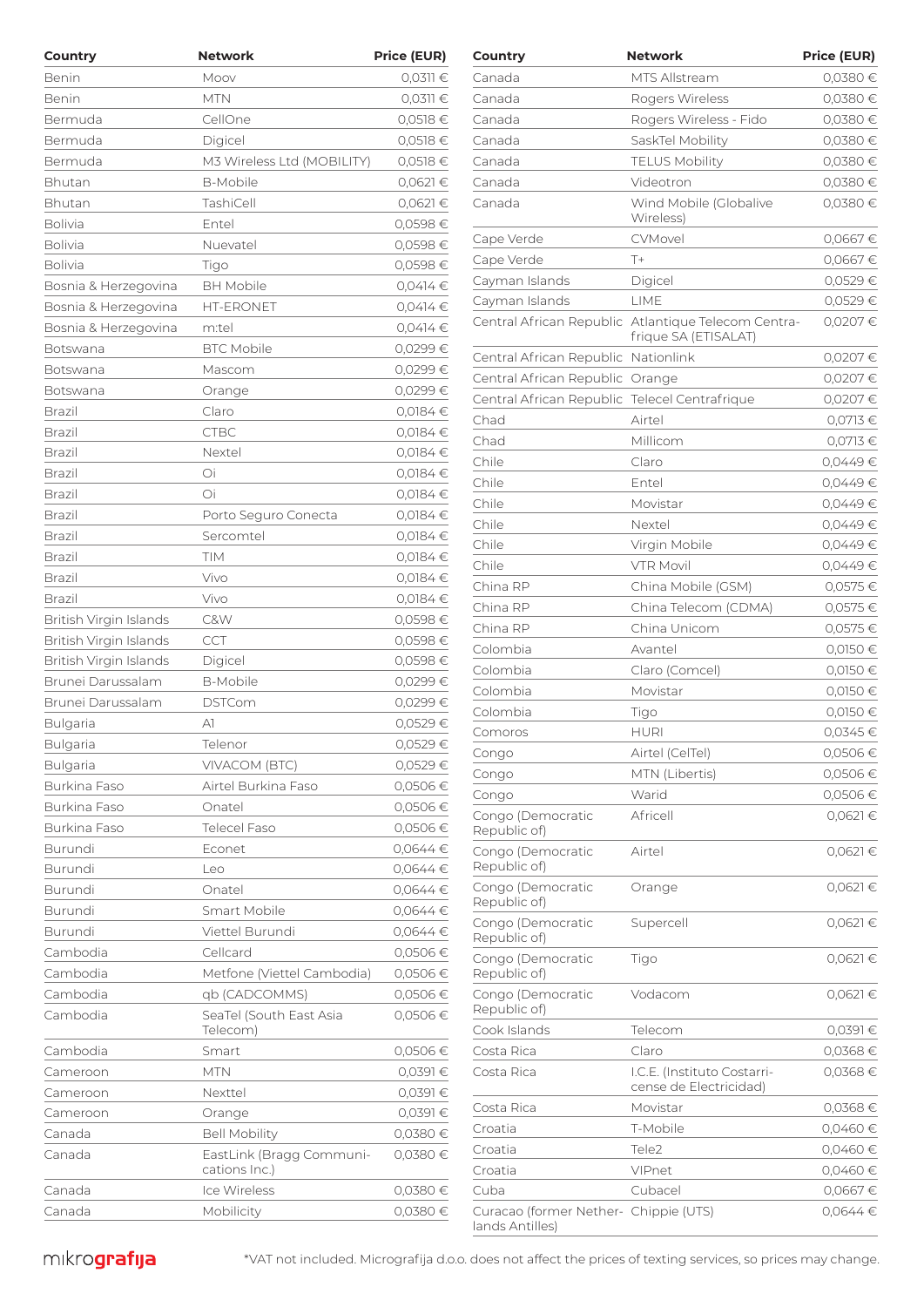| Country                                                 | <b>Network</b>              | <b>Price (EUR)</b>   | Country          | <b>Network</b>          | <b>Price (EUR)</b> |
|---------------------------------------------------------|-----------------------------|----------------------|------------------|-------------------------|--------------------|
| Curacao (former Nether- Digicel Curacao                 |                             | $0.0644 \in$         | Estonia          | Telia                   | 0,0437€            |
| lands Antilles)                                         |                             |                      | Ethiopia         | ETMTN (Ethio-Telecom)   | 0,0276 €           |
| Curacao (former Nether- Telcell N.V.<br>lands Antilles) |                             | $0,0644$ €           | Falkland Islands | sure (Batelco)          | 0,0476€            |
|                                                         | Cytamobile (Vodafone)       | 0,0219 €             | Faroe Islands    | Faroese Telecom         | 0,0207€            |
| Cyprus                                                  | MTN (Areeba LTD)            | 0,0219 €             | Faroe Islands    | Vodafone                | 0,0207€            |
| Cyprus                                                  | PrimeTel PLC                | 0,0219 €             | Fiji             | Digicel                 | $0,0345$ €         |
| Cyprus<br>Czech Republic                                | O <sub>2</sub>              | 0,0368€              | Fiji             | Vodafone                | 0,0345€            |
| Czech Republic                                          | T-Mobile                    | 0,0368€              | Finland          | Alands Mobiltelefon Ab  | 0,0552€            |
| Czech Republic                                          | U:fon                       | 0,0368€              | Finland          | <b>DNA</b>              | 0,0552€            |
| Czech Republic                                          | Vodafone                    | $0,0368 \in$         | Finland          | Elisa Oyj               | 0,0552€            |
| Denmark                                                 |                             |                      | Finland          | Elisa Oyj               | 0,0552€            |
| Denmark                                                 | Compatel Limited<br>Hi3G    | 0,0276 €<br>0,0276 € | Finland          | Nokia Oyj               | 0,0552€            |
|                                                         |                             |                      | Finland          | Sonera                  | 0,0552€            |
| Denmark                                                 | Lycamobile (TDC MVNO)       | 0,0276 €             | France           | Bouygues Telecom        | $0,0644 \in$       |
| Denmark                                                 | Mach Connectivity ApS       | 0,0276€              | France           | Completel Mobile        | $0,0644 \in$       |
| Denmark                                                 | Mundio Mobile               | 0,0276 €             | France           | Free (Iliad)            | $0.0644 \in$       |
| Denmark                                                 | MVNO - BiBoB                | 0,0276 €             | France           | Legos                   | $0,0644 \in$       |
| Denmark                                                 | MVNO - BiBoB                | 0,0276 €             | France           | LycaMobile              | $0,0644 \in$       |
| Denmark                                                 | MVNO - CBB Mobil            | 0,0276€              | France           | MobiquiThings           | $0,0644 \in$       |
| Denmark                                                 | MVNO - Companymobile<br>A/S | 0,0276 €             | France           | Mundio Mobile           | $0,0644 \in$       |
| Denmark                                                 | MVNO - Firmafon ApS         | 0,0276€              | France           | NRJ Mobile              | $0,0644 \in$       |
| Denmark                                                 | MVNO - iPinion ApS          | 0,0276 €             | France           | Orange                  | $0,0644 \in$       |
| Denmark                                                 | MVNO - Lebara Mobile        | 0,0276 €             | France           | <b>SFR</b>              | 0,0644 €           |
| Denmark                                                 | MVNO - MI Carrier Services  | 0,0276€              | France           | Transatel               | $0,0644 \in$       |
| Denmark                                                 | MVNO - Onfone ApS           | 0,0276€              | France           | Virgin Mobile           | $0,0644 \in$       |
| Denmark                                                 | MVNO - Tripple Track Eu-    | 0,0276 €             | French Polynesia | VINI (Tikiphone SA)     | 0,0725 €           |
|                                                         | rope ApS                    |                      | French Polynesia | Vodafone                | $0,0725 \in$       |
| Denmark                                                 | MVNO - Viptel ApS           | 0,0276 €             | Gabon            | Airtel                  | 0,0667€            |
| Denmark                                                 | NextGen Mobile Ldt T/A      | $0,0276 \in$         | Gabon            | Azur                    | 0,0667€            |
|                                                         | CardBoardFish               |                      | Gabon            | Libertis                | 0,0667€            |
| Denmark                                                 | <b>TDC Mobil</b>            | 0,0276 €             | Gabon            | Moov (Etisalat)         | 0,0667€            |
| Denmark                                                 | Telenor                     | 0,0276 €             | Gambia           | Africel                 | $0,0253$ €         |
| Denmark                                                 | Telia A/S                   | 0,0276 €             | Gambia           | Comium                  | $0,0253$ €         |
| Djibouti                                                | Evatis                      | 0,0276 €             | Gambia           | Gamcel                  | 0,0253€            |
| Dominica                                                | Cable & Wireless            | 0,0552€              | Gambia           | Qcell                   | $0,0253 \in$       |
| Dominica                                                | Digicel                     | 0,0552€              | Georgia          | Beeline (MobiTel)       | $0,0322$ €         |
| Dominican Republic                                      | Claro                       | $0,0368 \in$         | Georgia          | Geocell                 | 0,0322 €           |
| Dominican Republic                                      | Orange Dominicana           | $0,0368 \in$         | Georgia          | MagtiCom                | 0,0322 €           |
| Dominican Republic                                      | Tricom (Nortel)             | $0,0368 \in$         | Germany          | E-Plus Mobilfunk        | 0,0805€            |
| Dominican Republic                                      | Viva (Trilogy Dominicana)   | 0,0368 €             | Germany          | Lycamobile              | 0,0805€            |
| Ecuador                                                 | Claro                       | $0,0552 \in$         | Germany          | O2 (Germany) GmbH & Co. | 0,0805€            |
| Ecuador                                                 | CNT Mobile                  | 0,0552€              |                  | OHG                     |                    |
| Ecuador                                                 | Movistar                    | $0,0552 \in$         | Germany          | Telekom Germany (T-mo-  | 0,0805€            |
| Egypt                                                   | Etisalat                    | 0,0759€              |                  | bile)                   |                    |
| Egypt                                                   | Orange                      | 0,0759€              | Germany          | Vodafone D2 GmbH        | 0,0805€            |
| Egypt                                                   | Telecom Egypt               | 0,0759€              | Ghana            | Airtel                  | 0,0483€            |
| Egypt                                                   | Vodafone                    | 0,0759€              | Ghana            | Expresso                | 0,0483€            |
| El Salvador                                             | Claro                       | 0,0598€              | Ghana            | Globacom                | $0,0483$ €         |
| El Salvador                                             | Digicel                     | 0,0598€              | Ghana            | <b>MTN</b>              | 0,0483€            |
| El Salvador                                             | Movistar                    | 0,0598€              | Ghana            | tiGO                    | 0,0483€            |
| El Salvador                                             | Tigo                        | 0,0598€              | Ghana            | Vodafone                | 0,0483€            |
| <b>Equatorial Guinea</b>                                | HiTs-GE                     | 0,0529€              | Gibraltar        | GibTel                  | 0,0345 €           |
| <b>Equatorial Guinea</b>                                | Orange GQ (GETESA)          | 0,0529€              | Greece           | Cosmote                 | 0,0460 €           |
| Eritrea                                                 | Eritel                      | 0,0725 €             | Greece           | CYTA (Vodafone's MVNO)  | 0,0460 €           |
| Estonia                                                 | Elisa                       | 0,0437€              | Greece           | Vodafone                | 0,0460 €           |
| Estonia                                                 | Tele2                       | 0,0437€              | Greece           | <b>WIND</b>             | 0,0460 €           |

| Country          | Network                         | <b>Price (EUR)</b> |
|------------------|---------------------------------|--------------------|
| Estonia          | Telia                           | 0,0437€            |
| Ethiopia         | ETMTN (Ethio-Telecom)           | 0,0276 €           |
| Falkland Islands | sure (Batelco)                  | 0,0476€            |
| Faroe Islands    | Faroese Telecom                 | 0,0207€            |
| Faroe Islands    | Vodafone                        | 0,0207€            |
| Fiji             | Digicel                         | 0,0345€            |
| Fiji             | Vodafone                        | 0,0345€            |
| Finland          | Alands Mobiltelefon Ab          | $0,0552 \in$       |
| Finland          | <b>DNA</b>                      | 0,0552€            |
| Finland          | Elisa Oyj                       | 0,0552€            |
| Finland          | Elisa Oyj                       | 0,0552€            |
| Finland          | Nokia Oyj                       | 0,0552€            |
| Finland          | Sonera                          | 0,0552€            |
| France           | Bouygues Telecom                | 0,0644€            |
| France           | Completel Mobile                | 0,0644€            |
| France           | Free (Iliad)                    | $0,0644$ €         |
| France           | Legos                           | $0,0644$ €         |
| France           | LycaMobile                      | $0,0644$ €         |
| France           | MobiquiThings                   | 0,0644€            |
| France           | Mundio Mobile                   | $0.0644 \in$       |
| France           | NRJ Mobile                      | 0,0644€            |
| France           | Orange                          | 0,0644€            |
| France           | SFR                             | 0,0644€            |
| France           | Transatel                       | $0,0644$ €         |
| France           | Virgin Mobile                   | 0,0644€            |
| French Polynesia | VINI (Tikiphone SA)             | 0,0725 €           |
| French Polynesia | Vodafone                        | 0,0725 €           |
| Gabon            | Airtel                          | 0,0667€            |
| Gabon            | Azur                            | 0,0667€            |
| Gabon            | Libertis                        | 0,0667€            |
| Gabon            | Moov (Etisalat)                 | 0,0667€            |
| Gambia           | Africel                         | 0,0253€            |
| Gambia           | Comium                          | 0,0253 €           |
| Gambia           | Gamcel                          | 0,0253 €           |
| Gambia           | Qcell                           | 0,0253€            |
| Georgia          | Beeline (MobiTel)               | 0,0322 €           |
| Georgia          | Geocell                         | 0,0322 €           |
| Georgia          | MagtiCom                        | 0,0322 €           |
| Germany          | E-Plus Mobilfunk                | 0,0805€            |
| Germany          | Lycamobile                      | 0,0805€            |
| Germany          | O2 (Germany) GmbH & Co.<br>OHG  | 0,0805€            |
| Germany          | Telekom Germany (T-mo-<br>bile) | 0,0805€            |
| Germany          | Vodafone D2 GmbH                | 0,0805€            |
| Ghana            | Airtel                          | 0,0483€            |
| Ghana            | Expresso                        | 0,0483€            |
| Ghana            | Globacom                        | 0,0483€            |
| Ghana            | <b>MTN</b>                      | 0,0483€            |
| Ghana            | tiGO                            | 0,0483€            |
| Ghana            | Vodafone                        | 0,0483€            |
| Gibraltar        | GibTel                          | $0,0345 \in$       |
| Greece           | Cosmote                         | 0,0460€            |
| Greece           | CYTA (Vodafone's MVNO)          | 0,0460€            |
| Greece           | Vodafone                        | $0,0460 \in$       |
| Greece           | <b>WIND</b>                     | 0,0460€            |
|                  |                                 |                    |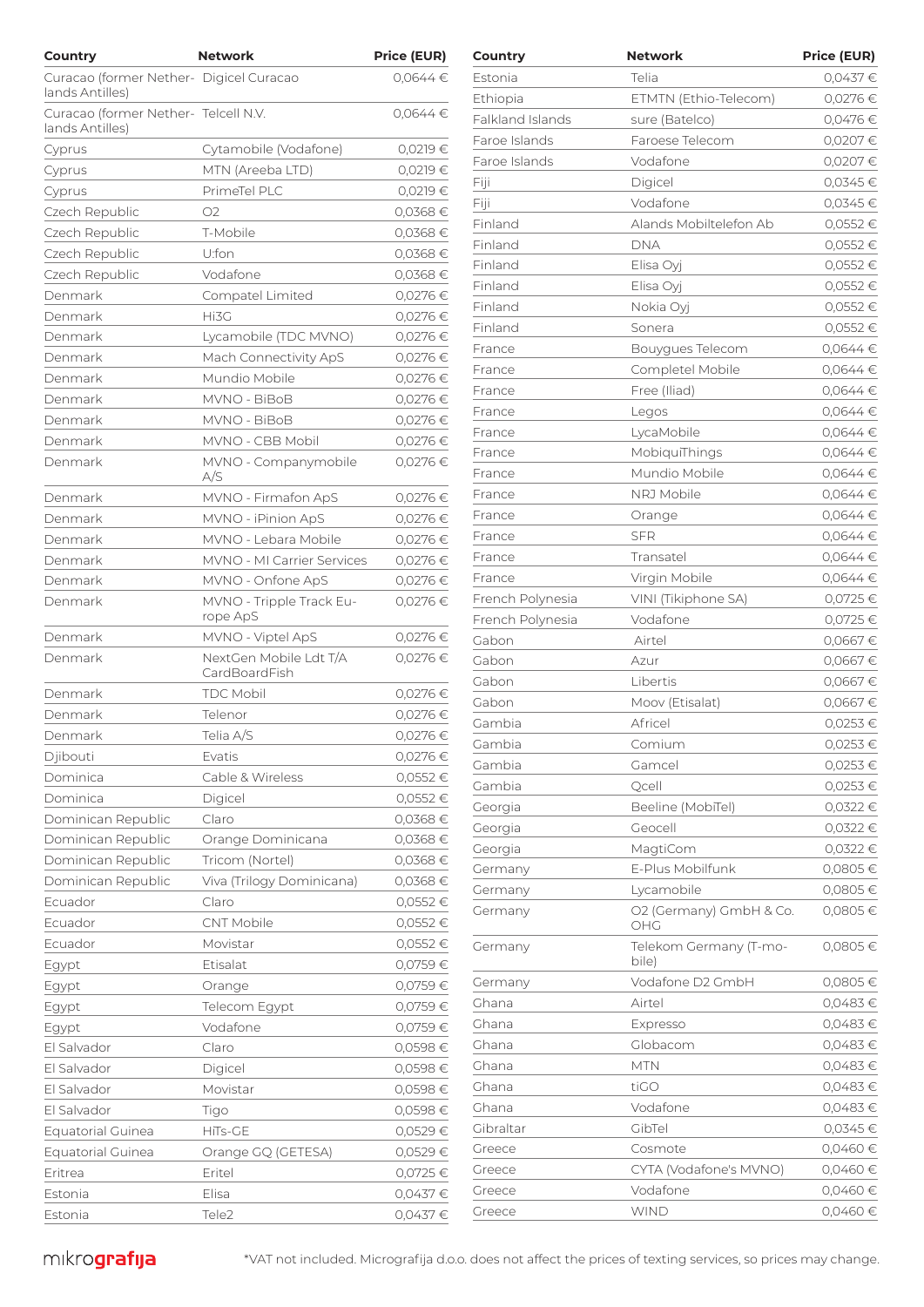| Country                                      | <b>Network</b>                                       | Price (EUR)  | Country | <b>Network</b>                  | <b>Price (EUR)</b> |
|----------------------------------------------|------------------------------------------------------|--------------|---------|---------------------------------|--------------------|
| Greece                                       | <b>WIND</b>                                          | $0,0460 \in$ | Iceland | Vodafone                        | 0,0529€            |
| Greenland                                    | <b>TELE Greenland</b>                                | 0,0345€      | India   | $\mathbb{H}^+$                  | Reliance Jio       |
| Grenada                                      | Cable & Wireless Grena-<br>da Ltd. (Cable & Wireless | 0,0529€      |         |                                 | / Maharash<br>tra  |
|                                              | Grenada)                                             |              | India   | Aircel / Andhra Pradesh         | 0,0242€            |
| Grenada                                      | Digicel Grenada                                      | 0,0529€      | India   | Aircel / Assam                  | 0,0242 €           |
| Grenada                                      | LIME (Cable & Wireless<br>Grenada Ltd)               | 0,0529€      | India   | Aircel / Bihar and<br>Jharkhand | 0,0242€            |
| Guadeloupe / Marti-                          | Digicel                                              | 0,0909€      | India   | Aircel / Chennai                | 0,0242€            |
| nique / French Guiana                        |                                                      |              | India   | Aircel / Delhi                  | $0,0242$ €         |
| Guadeloupe / Marti-<br>nique / French Guiana | MIO GSM (Dauphin Tele-<br>com)                       | 0,0909€      | India   | Aircel / Gujarat                | 0,0242€            |
| Guadeloupe / Marti-                          | Orange                                               | 0,0909€      | India   | Aircel / Haryana                | 0,0242€            |
| nique / French Guiana                        |                                                      |              | India   | Aircel / Himachal Pradesh       | 0,0242€            |
| Guadeloupe / Marti-                          | Outremer Telecom                                     | 0,0909€      | India   | Aircel / Jammu & Kashmir        | 0,0242€            |
| nique / French Guiana                        |                                                      |              | India   | Aircel / Karnataka              | 0,0242 €           |
| Guadeloupe / Marti-<br>nique / French Guiana | Tel Cell                                             | 0,0909€      | India   | Aircel / Kolkata                | 0,0242€            |
|                                              |                                                      |              | India   | Aircel / Madhya Pradesh         | 0,0242€            |
| Guatemala                                    | Claro                                                | 0,0437€      | India   | Aircel / Maharashtra            | 0,0242 €           |
| Guatemala                                    | movistar (Telefonica Moviles<br>Guatemala)           | 0,0437€      | India   | Aircel / Mumbai                 | 0,0242€            |
| Guatemala                                    | Tigo                                                 | 0,0437€      | India   | Aircel / North East             | 0,0242 €           |
| Guinea                                       | Cellcom                                              | 0,0897€      | India   | Aircel / Orissa                 | 0,0242€            |
| Guinea                                       | Intercel                                             | 0,0897€      | India   | Aircel / Punjab                 | 0,0242€            |
| Guinea                                       | MTN (Areeba)                                         | 0,0897€      | India   | Aircel / Rajasthan              | 0,0242€            |
| Guinea                                       | Orange                                               | 0,0897€      | India   | Aircel / Tamil Nadu             | 0,0242 €           |
| Guinea-Bissau                                | <b>MTN</b>                                           | $0,0644$ €   | India   | Aircel / UP-East                | 0,0242€            |
| Guinea-Bissau                                |                                                      | $0,0644$ €   | India   | Aircel / UP-West                | 0,0242€            |
|                                              | Orange<br>Cellink Plus                               | 0,0506€      | India   | Aircel / West Bengal            | 0,0242€            |
| Guyana                                       |                                                      |              | India   | Airtel / Andhra Pradesh         | $0,0242 \in$       |
| Guyana                                       | Digicel                                              | 0,0506€      | India   | Airtel / Assam                  | 0,0242€            |
| Haiti                                        | Digicel                                              | 0,0598€      | India   | Airtel / Bihar and              | 0,0242€            |
| Haiti                                        | Natcom                                               | 0.0598€      |         | Jharkhand                       |                    |
| Haiti                                        | Voila (Comcel)                                       | 0,0598€      | India   | Airtel / Chennai                | 0,0242 €           |
| Honduras                                     | Claro                                                | $0,0414$ €   | India   | Airtel / Delhi                  | 0,0242€            |
| Honduras                                     | Hondutel                                             | $0,0414 \in$ | India   | Airtel / Gujarat                | $0,0242 \in$       |
| Honduras                                     | Tigo                                                 | $0,0414$ €   | India   | Airtel / Haryana                | 0,0242 €           |
| Hong Kong                                    | 3 (Hutchison Telecom)                                | 0,0598€      | India   | Airtel / Himachal Pradesh       | 0,0242 €           |
| Hong Kong                                    | China Mobile HK                                      | 0,0598€      | India   | Airtel / Jammu & Kashmir        | 0,0242 €           |
| Hong Kong                                    | China Motion Telecom (CSL<br>MVNO)                   | 0,0598€      | India   | Airtel / Karnataka              | 0,0242 €           |
|                                              |                                                      |              | India   | Airtel / Karnataka              | 0,0242€            |
| Hong Kong                                    | China Unicom HK Limited<br>(3 M VNO)                 | 0,0598€      | India   | Airtel / Karnataka              | 0,0242 €           |
| Hong Kong                                    | China-HongKong Telecom                               | 0,0598€      | India   | Airtel / Kolkata                | 0,0242€            |
|                                              | (3 MVNO)                                             |              | India   | Airtel / Madhya Pradesh         | 0,0242 €           |
| Hong Kong                                    | CITIC Telecom 1616 (CSL<br>MVNO)                     | 0,0598€      | India   | Airtel / Maharashtra            | 0,0242 €           |
| Hong Kong                                    | <b>CLS</b>                                           | 0,0598€      | India   | Airtel / Mumbai                 | 0,0242 €           |
| Hong Kong                                    | Hong Kong Telecommuni-                               | 0,0598€      | India   | Airtel / North East             | 0,0242 €           |
|                                              | cations (HKT)                                        |              | India   | Airtel / Orissa                 | 0,0242 €           |
| Hong Kong                                    | SmarTone                                             | 0,0598€      | India   | Airtel / Punjab                 | 0,0242 €           |
| Hungary                                      | <b>DIGI</b>                                          | $0,0621 \in$ | India   | Airtel / Rajasthan              | 0,0242 €           |
| Hungary                                      | T-Mobile                                             | 0,0621€      | India   | Airtel / Tamil Nadu             | 0,0242€            |
| Hungary                                      | Telenor                                              | 0,0621€      | India   | Airtel / UP-East                | 0,0242 €           |
| Hungary                                      | UPC Hungary Ltd. (MVNO)                              | 0,0621€      | India   | Airtel / UP-West                | 0,0242 €           |
| Hungary                                      | Vodafone                                             | 0,0621€      | India   | Airtel / West Bengal            | 0,0242 €           |
| Iceland                                      | IceCell                                              | 0,0529€      | India   | BSNL / Andhra Pradesh           | 0,0242 €           |
| Iceland                                      | Nova ehf (NOVA)                                      | 0,0529€      | India   | BSNL / Assam                    | 0,0242 €           |
| Iceland                                      | Siminn                                               | 0,0529€      | India   | BSNL / Bihar and<br>Jharkhand   | 0,0242 €           |
| Iceland                                      | Tal                                                  | 0,0529€      | India   | BSNL / Chennai                  | 0,0242€            |
| Iceland                                      | Viking Wireless                                      | 0,0529€      |         |                                 |                    |

| country | Network                         | <b>Price (EUR)</b>                  |
|---------|---------------------------------|-------------------------------------|
| Iceland | Vodafone                        | 0,0529€                             |
| India   | Ĥ.                              | Reliance Jio<br>/ Maharash-<br>tra" |
| India   | Aircel / Andhra Pradesh         | 0,0242€                             |
| India   | Aircel / Assam                  | 0,0242€                             |
| India   | Aircel / Bihar and<br>Jharkhand | $0,0242 \in$                        |
| India   | Aircel / Chennai                | $0,0242 \in$                        |
| India   | Aircel / Delhi                  | $0,0242 \in$                        |
| India   | Aircel / Gujarat                | 0,0242€                             |
| India   | Aircel / Haryana                | $0,0242 \in$                        |
| India   | Aircel / Himachal Pradesh       | 0,0242€                             |
| India   | Aircel / Jammu & Kashmir        | 0,0242€                             |
| India   | Aircel / Karnataka              | 0,0242€                             |
| India   | Aircel / Kolkata                | 0,0242€                             |
| India   | Aircel / Madhya Pradesh         | 0,0242€                             |
| India   | Aircel / Maharashtra            | 0,0242€                             |
| India   | Aircel / Mumbai                 | 0,0242€                             |
| India   | Aircel / North East             | 0,0242€                             |
| India   | Aircel / Orissa                 | $0,0242 \in$                        |
| India   | Aircel / Punjab                 | 0,0242€                             |
| India   | Aircel / Rajasthan              | 0,0242€                             |
| India   | Aircel / Tamil Nadu             | 0,0242€                             |
| India   | Aircel / UP-East                | $0,0242 \in$                        |
| India   | Aircel / UP-West                | $0,0242 \in$                        |
| India   | Aircel / West Bengal            | $0,0242 \in$                        |
| India   | Airtel / Andhra Pradesh         | 0,0242€                             |
| India   | Airtel / Assam                  | 0,0242€                             |
| India   | Airtel / Bihar and<br>Jharkhand | 0,0242€                             |
| India   | Airtel / Chennai                | 0,0242€                             |
| India   | Airtel / Delhi                  | $0,0242 \in$                        |
| India   | Airtel / Gujarat                | 0,0242€                             |
| India   | Airtel / Haryana                | 0,0242€                             |
| India   | Airtel / Himachal Pradesh       | 0,0242€                             |
| India   | Airtel / Jammu & Kashmir        | 0,0242€                             |
| India   | Airtel / Karnataka              | 0,0242€                             |
| India   | Airtel / Karnataka              | 0,0242€                             |
| India   | Airtel / Karnataka              | 0,0242€                             |
| India   | Airtel / Kolkata                | 0,0242€                             |
| India   | Airtel / Madhya Pradesh         | 0,0242€                             |
| India   | Airtel / Maharashtra            | 0,0242€                             |
| India   | Airtel / Mumbai                 | 0,0242€                             |
| India   | Airtel / North East             | 0,0242€                             |
| India   | Airtel / Orissa                 | 0,0242€                             |
| India   | Airtel / Punjab                 | 0,0242€                             |
| India   | Airtel / Rajasthan              | 0,0242€                             |
| India   | Airtel / Tamil Nadu             | 0,0242€                             |
| India   | Airtel / UP-East                | 0,0242€                             |
| India   | Airtel / UP-West                | 0,0242€                             |
| India   | Airtel / West Bengal            | 0,0242€                             |
| India   | BSNL / Andhra Pradesh           | $0,0242 \in$                        |
| India   | BSNL / Assam                    | $0,0242 \in$                        |
| India   | BSNL / Bihar and<br>Jharkhand   | 0,0242€                             |
| India   | BSNL/Chennai                    | 0,0242€                             |

 $m$ krografija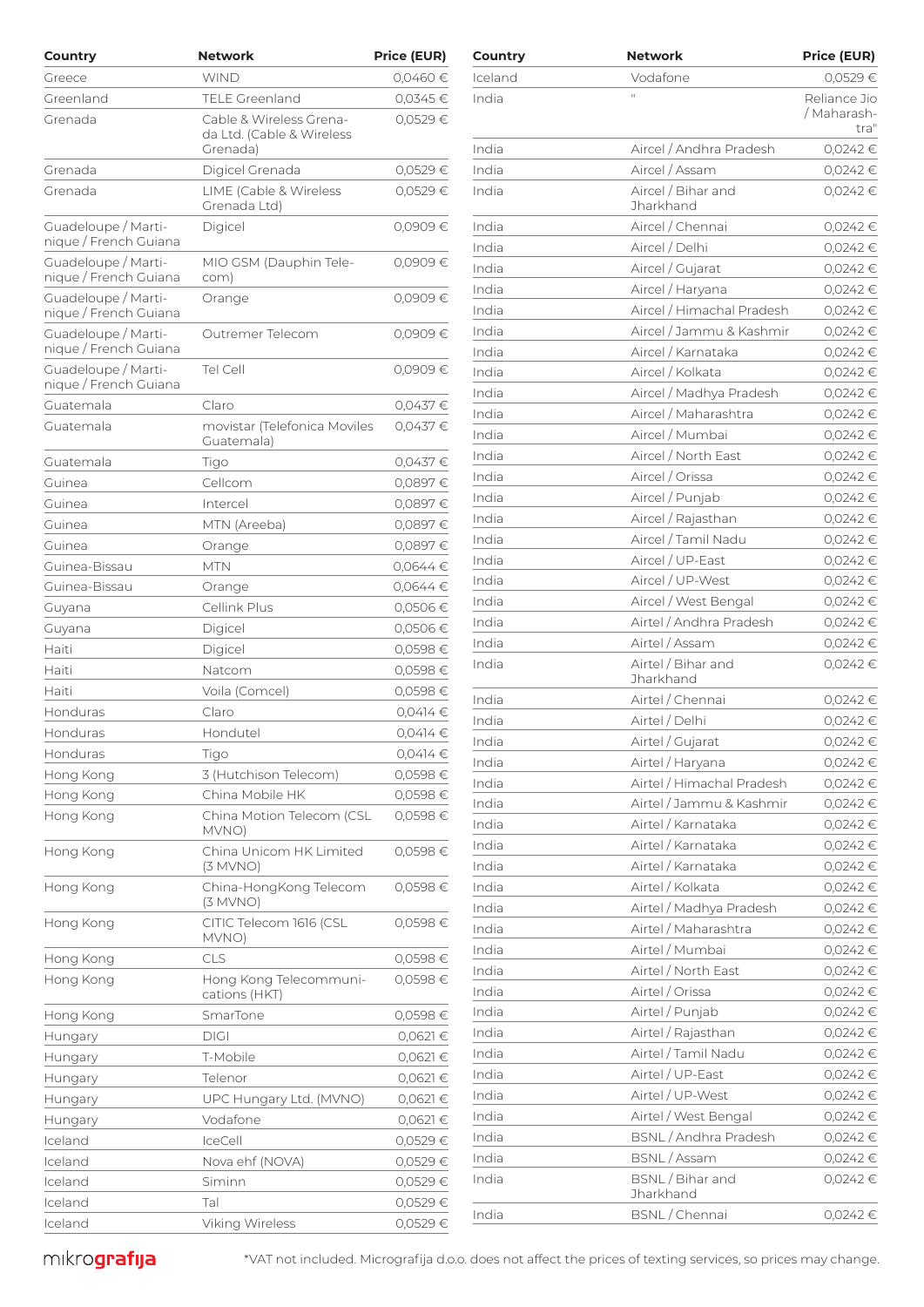| Country | <b>Network</b>             | <b>Price (EUR)</b> | Country | <b>Network</b>                        | <b>Price (EUR)</b> |
|---------|----------------------------|--------------------|---------|---------------------------------------|--------------------|
| India   | BSNL / Gujarat             | 0,0242€            | India   | RCOM / Kolkata                        | 0,0242€            |
| India   | BSNL / Haryana             | $0,0242$ €         | India   | RCOM / Madhya Pradesh                 | 0,0242 €           |
| India   | BSNL / Himachal Pradesh    | $0,0242$ €         | India   | RCOM / Maharashtra                    | 0,0242 €           |
| India   | BSNL/Jammu & Kashmir       | 0,0242€            | India   | RCOM / Mumbai                         | 0,0242€            |
| India   | BSNL / Karnataka           | 0,0242 €           | India   | RCOM / North East                     | 0,0242 €           |
| India   | BSNL / Kerala              | $0,0242$ €         | India   | RCOM / Orissa                         | 0,0242 €           |
| India   | BSNL / Kolkata             | 0,0242€            | India   | RCOM / Punjab                         | 0,0242 €           |
| India   | BSNL / Madhya Pradesh      | 0,0242€            | India   | RCOM / Rajasthan                      | 0,0242€            |
| India   | BSNL / Maharashtra         | 0,0242€            | India   | RCOM / Tamil Nadu                     | 0,0242 €           |
| India   | BSNL / North East          | 0,0242€            | India   | RCOM / UP-East                        | 0,0242 €           |
| India   | BSNL / Orissa              | 0,0242€            | India   | RCOM / UP-West                        | 0,0242 €           |
| India   | BSNL/Punjab                | 0,0242€            | India   | RCOM / West Bengal                    | 0,0242 €           |
| India   | BSNL / Rajasthan           | 0,0242€            | India   | Reliance Jio / Andhra                 | 0,0242 €           |
| India   | BSNL / Tamil Nadu          | 0,0242€            |         | Pradesh                               |                    |
| India   | BSNL / UP-East             | $0,0242$ €         | India   | Reliance Jio / Andhra                 | 0,0242 €           |
| India   | BSNL/UP-West               | 0,0242€            |         | Pradesh                               |                    |
| India   | BSNL / West Bengal         | 0,0242€            | India   | Reliance Jio / Assam                  | 0,0242 €           |
| India   | HFCL / Punjab              | 0,0242€            | India   | Reliance Jio / Bihar and<br>Jharkhand | 0,0242€            |
| India   | IDEA / Andhra Pradesh      | 0,0242€            | India   | Reliance Jio / Delhi                  | 0,0242 €           |
| India   | IDEA / Assam               | 0,0242€            | India   | Reliance Jio / Gujarat                | 0,0242€            |
| India   | IDEA / Bihar and Jharkhand | 0,0242€            | India   | Reliance Jio / Haryana                | $0,0242$ €         |
| India   | IDEA / Delhi               | 0,0242€            | India   | Reliance Jio / Himachal               | 0,0242€            |
| India   | IDEA / Gujarat             | 0,0242€            |         | Pradesh                               |                    |
| India   | IDEA / Haryana             | 0,0242 €           | India   | Reliance Jio / Jammu &                | 0,0242 €           |
| India   | IDEA / Himachal Pradesh    | 0,0242€            |         | Kashmir                               |                    |
| India   | IDEA / Jammu & Kashmir     | 0,0242€            | India   | Reliance Jio / Karnataka              | 0,0242 €           |
| India   | IDEA / Karnataka           | 0,0242€            | India   | Reliance Jio / Kerala                 | 0,0242 €           |
| India   | IDEA / Kerala              | 0,0242 €           | India   | Reliance Jio / Kolkata                | 0,0242€            |
| India   | IDEA / Kolkata             | $0,0242$ €         | India   | Reliance Jio / Madhya<br>Pradesh      | 0,0242 €           |
| India   | IDEA / Madhya Pradesh      | 0,0242€            | India   | Reliance Jio / Mumbai                 | 0,0242 €           |
| India   | IDEA / Maharashtra         | 0,0242€            | India   | Reliance Jio / North East             | 0,0242€            |
| India   | IDEA / Mumbai              | 0,0242€            | India   | Reliance Jio / Orissa                 | 0,0242€            |
| India   | IDEA / North East          | $0,0242$ €         | India   | Reliance Jio / Punjab                 | 0,0242 €           |
| India   | IDEA / Orissa              | 0,0242€            | India   | Reliance Jio / Rajasthan              | 0,0242 €           |
| India   | IDEA / Punjab              | 0,0242 €           | India   | Reliance Jio / Tamil Nadu             | 0,0242€            |
| India   | IDEA / Rajasthan           | 0,0242 €           | India   | Reliance Jio / UP-East                | 0,0242€            |
| India   | IDEA / Tamil Nadu          | 0,0242 €           | India   | Reliance Jio / UP-West                | 0,0242 €           |
| India   | IDEA / UP-East             | 0,0242 €           | India   | Reliance Jio / West Bengal            | 0,0242 €           |
| India   | IDEA / UP-West             | $0,0242$ €         | India   | Tata Teleservices / Andhra            | 0,0242 €           |
| India   | IDEA / West Bengal         | $0,0242$ €         |         | Pradesh                               |                    |
| India   | Loop Telecom / Mumbai      | 0,0242 €           | India   | Tata Teleservices / Bihar             | 0,0242€            |
| India   | MTNL / Delhi               | 0,0242 €           |         | and Jharkhand                         |                    |
| India   | MTNL / Mumbai              | $0,0242$ €         | India   | Tata Teleservices / Delhi             | 0,0242 €           |
| India   | MTS / Rajasthan            | 0,0242 €           | India   | Tata Teleservices / Gujarat           | 0,0242 €           |
| India   | Other networks             | 0,0242 €           | India   | Tata Teleservices / Haryana           | $0,0242$ €         |
| India   | Other networks             | 0,0242 €           | India   | Tata Teleservices / Karna-            | 0,0242 €           |
| India   | RCOM / Andhra Pradesh      | 0,0242 €           |         | taka                                  |                    |
| India   | RCOM / Assam               | 0,0242 €           | India   | Tata Teleservices / Kerala            | $0,0242$ €         |
| India   | RCOM / Bihar and           | 0,0242€            | India   | Tata Teleservices / Kolkata           | 0,0242 €           |
|         | Jharkhand                  |                    | India   | Tata Teleservices / Madhya<br>Pradesh | 0,0242 €           |
| India   | RCOM / Delhi               | 0,0242 €           | India   | Tata Teleservices / Maha-             | 0,0242 €           |
| India   | RCOM / Gujarat             | $0,0242$ €         |         | rashtra                               |                    |
| India   | RCOM / Haryana             | 0,0242 €           | India   | Tata Teleservices / Mumbai            | $0,0242$ €         |
| India   | RCOM / Himachal Pradesh    | $0,0242$ €         | India   | Tata Teleservices / Mumbai            | 0,0242 €           |
| India   | RCOM / Jammu & Kashmir     | 0,0242 €           | India   | Tata Teleservices / Orissa            | 0,0242 €           |
| India   | RCOM / Karnataka           | 0,0242 €           | India   | Tata Teleservices / Punjab            | $0,0242$ €         |

| Country | Network                                    | <b>Price (EUR)</b> |
|---------|--------------------------------------------|--------------------|
| India   | RCOM / Kolkata                             | 0,0242€            |
| India   | RCOM / Madhya Pradesh                      | 0.0242€            |
| India   | RCOM / Maharashtra                         | 0,0242€            |
| India   | RCOM / Mumbai                              | 0,0242€            |
| India   | RCOM / North East                          | 0,0242€            |
| India   | RCOM / Orissa                              | 0,0242€            |
| India   | RCOM / Punjab                              | 0,0242€            |
| India   | RCOM / Rajasthan                           | 0,0242€            |
| India   | RCOM / Tamil Nadu                          | 0,0242€            |
| India   | RCOM / UP-East                             | 0,0242€            |
| India   | RCOM / UP-West                             | 0,0242€            |
| India   | RCOM / West Bengal                         | 0,0242€            |
| India   | Reliance Jio / Andhra                      | 0,0242€            |
|         | Pradesh                                    |                    |
| India   | Reliance Jio / Andhra<br>Pradesh           | $0,0242 \in$       |
| India   | Reliance Jio / Assam                       | $0,0242 \in$       |
| India   | Reliance Jio / Bihar and<br>Jharkhand      | 0.0242€            |
| India   | Reliance Jio / Delhi                       | 0,0242€            |
| India   | Reliance Jio / Gujarat                     | 0,0242€            |
| India   | Reliance Jio / Haryana                     | 0,0242€            |
| India   | Reliance Jio / Himachal<br>Pradesh         | 0,0242€            |
| India   | Reliance Jio / Jammu &<br>Kashmir          | 0,0242€            |
| India   | Reliance Jio / Karnataka                   | $0,0242 \in$       |
| India   | Reliance Jio / Kerala                      | 0,0242€            |
| India   | Reliance Jio / Kolkata                     | 0,0242€            |
| India   | Reliance Jio / Madhya<br>Pradesh           | $0,0242 \in$       |
| India   | Reliance Jio / Mumbai                      | $0,0242 \in$       |
| India   | Reliance Jio / North East                  | 0,0242€            |
| India   | Reliance Jio / Orissa                      | 0,0242€            |
| India   | Reliance Jio / Punjab                      | 0,0242€            |
| India   | Reliance Jio / Rajasthan                   | $0,0242 \in$       |
| India   | Reliance Jio / Tamil Nadu                  | $0,0242 \in$       |
| India   | Reliance Jio / UP-East                     | $0,0242 \in$       |
| India   | Reliance Jio / UP-West                     | $0,0242 \in$       |
| India   | Reliance Jio / West Bengal                 | 0,0242 €           |
| India   | Tata Teleservices / Andhra<br>Pradesh      | $0,0242 \in$       |
| India   | Tata Teleservices / Bihar<br>and Jharkhand | $0,0242 \in$       |
| India   | Tata Teleservices / Delhi                  | 0,0242€            |
| India   | Tata Teleservices / Gujarat                | 0,0242 €           |
| India   | Tata Teleservices / Haryana                | $0,0242 \in$       |
| India   | Tata Teleservices / Karna-<br>taka         | 0,0242€            |
| India   | Tata Teleservices / Kerala                 | $0,0242 \in$       |
| India   | Tata Teleservices / Kolkata                | 0,0242€            |
| India   | Tata Teleservices / Madhya<br>Pradesh      | 0,0242€            |
| India   | Tata Teleservices / Maha-<br>rashtra       | $0,0242 \in$       |
| India   | Tata Teleservices / Mumbai                 | $0,0242 \in$       |
| India   | Tata Teleservices / Mumbai                 | 0,0242€            |
| India   | Tata Teleservices / Orissa                 | 0,0242€            |
| India   | Tata Teleservices / Punjab                 | 0,0242€            |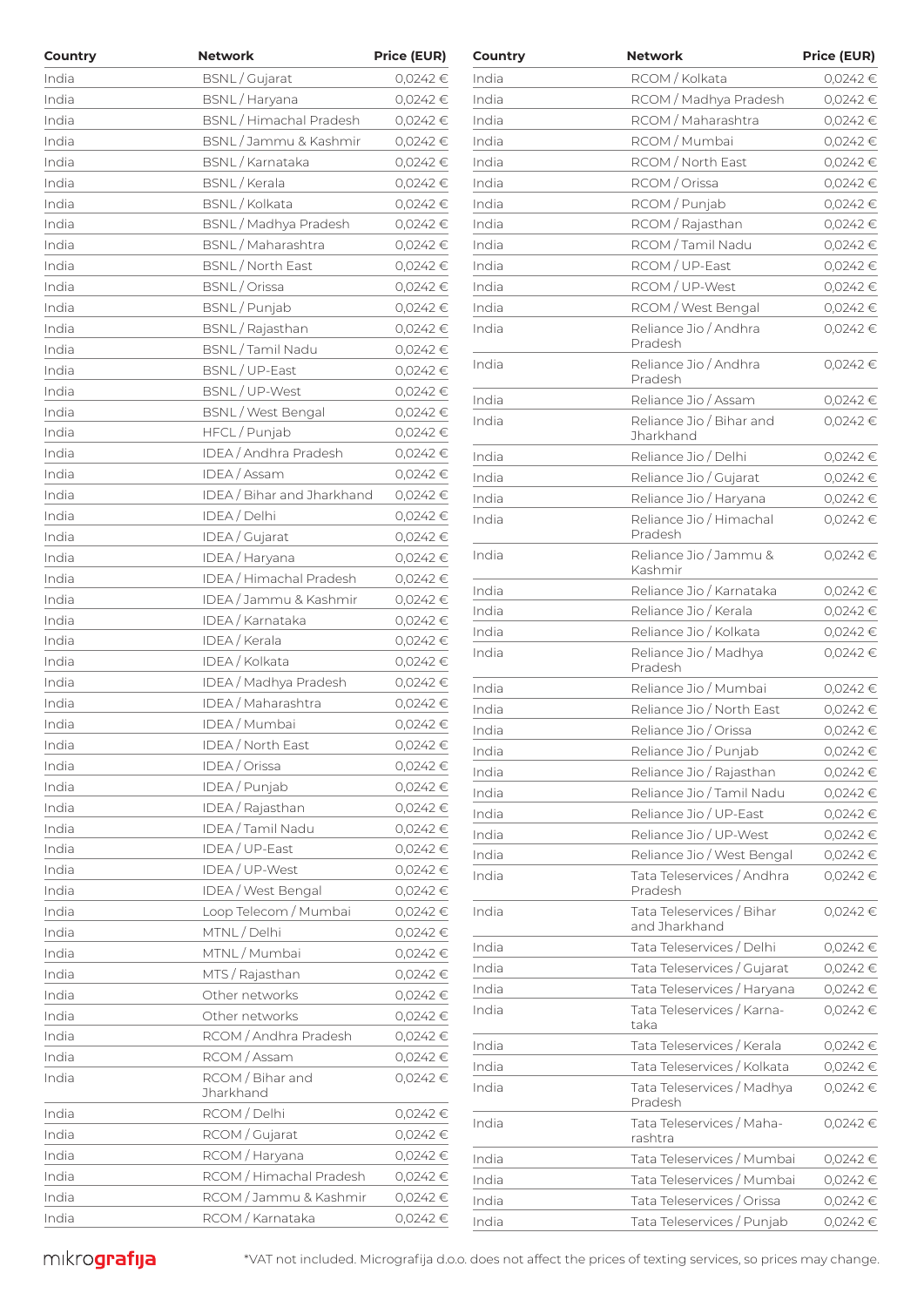| Country                | <b>Network</b>                           | <b>Price (EUR)</b>       | Country     | <b>Network</b>                                 | <b>Price (EUR)</b> |
|------------------------|------------------------------------------|--------------------------|-------------|------------------------------------------------|--------------------|
| India                  | Tata Teleservices / Tamil                | $0,0242 \in$             | Iran        | <b>MTCE</b>                                    | 0,0667€            |
|                        | Nadu                                     |                          | Iran        | MTN Irancell                                   | 0,0667€            |
| India                  | Tata Teleservices / UP-East              | 0,0242€                  | Iran        | Rightel                                        | 0,0667€            |
| India                  | Tata Teleservices / UP-West              | $0,0242 \in$             | Iran        | Taliya                                         | 0,0667€            |
| India                  | Tata Teleservices / West                 | $0,0242 \in$             | Iran        | <b>TKC</b>                                     | 0,0667€            |
|                        | Bengal                                   |                          | Iraq        | Asia Cell                                      | $0,0621$ €         |
| India                  | Unitech Wireless / Andhra<br>Pradesh     | $0,0242 \in$             | Iraq        | Korek Telecom                                  | $0,0621$ €         |
| India                  | Unitech Wireless / Bihar                 | 0.0242€                  | Iraq        | Mobitel                                        | $0,0621$ €         |
|                        | and Jharkhand                            |                          | Iraq        | Zain                                           | $0,0621$ €         |
| India                  | Unitech Wireless / Gujarat               | 0,0242 €                 | Ireland     | Hutchison 3G Ireland                           | $0,0518$ €         |
| India                  | Unitech Wireless / Maha-                 | $0,0242 \in$             | Ireland     | Lycamobile (o2 MVNO)                           | $0,0518$ €         |
|                        | rashtra                                  |                          | Ireland     | Meteor                                         | $0,0518$ €         |
| India                  | Unitech Wireless / UP-East               | $0,0242$ €               | Ireland     | O <sub>2</sub>                                 | $0,0518$ €         |
| India                  | Unitech Wireless / UP-West               | $0,0242 \in$             | Ireland     | Tesco Mobile (o2 MVNO)                         | $0,0518$ €         |
| India                  | Videocon / Bihar and<br>Jharkhand        | 0,0242€                  | Ireland     | Vodafone                                       | $0,0518$ €         |
| India                  | Videocon / Gujarat                       | $0,0242$ €               | Israel      | Cellcom Israel Ltd                             | 0,0253 €           |
| India                  | Videocon / Haryana                       | 0,0242€                  | Israel      | Golan Telecom                                  | 0,0253 €           |
|                        |                                          |                          | Israel      | Home Cellular (MVNO)                           | $0,0253$ €         |
| India                  | Videocon / Madhya Pradesh                | 0,0242€                  | Israel      | Hot Mobile                                     | 0,0253 €           |
| India<br>India         | Videocon / UP-East<br>Videocon / UP-West | $0,0242$ €<br>$0,0242$ € | Israel      | Jawwal (Palestinian terri-                     | 0,0253€            |
| India                  | Vodafone / Andhra Pradesh                | $0,0242$ €               |             | tories)                                        |                    |
|                        | Vodafone / Assam                         |                          | Israel      | Partner                                        | $0,0253$ €         |
| India                  | Vodafone / Bihar and                     | $0,0242$ €               | Israel      | Pelephone                                      | 0,0253 €           |
| India                  | Jharkhand                                | 0,0242€                  | Israel      | Wataniya Mobile (Palestin-<br>ian territories) | 0,0253 €           |
| India                  | Vodafone / Chennai                       | $0,0242$ €               | Israel      | Xfone (We4G)                                   | $0,0253$ €         |
| India                  | Vodafone / Delhi                         | 0,0242€                  | Italy       | Digi Italy S.r.l.                              | 0,0552€            |
| India                  | Vodafone / Gujarat                       | $0,0242 \in$             | Italy       | Fastweb (H3G MVNO)                             | 0,0552€            |
| India                  | Vodafone / Haryana                       | $0,0242$ €               | Italy       | H <sub>3</sub> C                               | 0,0552€            |
| India                  | Vodafone / Himachal                      | $0,0242$ €               | Italy       | Iliad                                          | 0,0552€            |
|                        | Pradesh                                  |                          | Italy       | Lycamobile                                     | $0,0552$ €         |
| India                  | Vodafone / Jammu &<br>Kashmir            | 0,0242€                  | Italy       | Noverca (TIM MVNO)                             | 0,0552€            |
| India                  | Vodafone / Karnataka                     | 0,0242€                  | Italy       | TIM (Telecom Italia SpA)                       | 0,0552€            |
| India                  | Vodafone / Kerala                        | 0,0242 €                 | Italy       | Vodafone                                       | 0,0552€            |
| India                  | Vodafone / Kolkata                       | 0,0242€                  | Italy       | Wind                                           | 0,0552€            |
| India                  | Vodafone / Madhya                        | $0,0242$ €               | Ivory Coast | Moov (Atlantique Cellulaire)                   | 0,0483€            |
|                        | Pradesh                                  |                          | Ivory Coast | <b>MTN</b>                                     | 0,0483€            |
| India                  | Vodafone / Maharashtra                   | 0,0242€                  | Ivory Coast | Orange CI                                      | $0,0483$ €         |
| India                  | Vodafone / Mumbai                        | $0,0242 \in$             | Jamaica     | Cable & Wireless Jamaica                       | 0,0552€            |
| India                  | Vodafone / North East                    | 0,0242€                  |             | Limited                                        |                    |
| India                  | Vodafone / Orissa                        | $0,0242$ €               | Jamaica     | Digicel                                        | 0,0552€            |
| India                  | Vodafone / Punjab                        | $0,0242$ €               | Jamaica     | LIME                                           | 0,0552€            |
| India                  | Vodafone / Rajasthan                     | $0,0242$ €               | Japan       | DoCoMo Inc                                     | 0,0598€            |
| India                  | Vodafone / Tamil Nadu                    | $0,0242$ €               | Japan       | <b>KDDI</b> Corporation                        | 0,0598€            |
| India                  | Vodafone / UP-East                       | $0,0242$ €               | Japan       | SoftBank                                       | 0,0598€            |
| India                  | Vodafone / UP-West                       | $0,0242$ €               | Jordan      | Orange                                         | $0,0851$ €         |
| India                  | Vodafone / West Bengal                   | 0,0242€                  | Jordan      | Umniah Mobile Company                          | $0,0851$ €         |
| Indonesia              | 3 (PT Hutchison CP Tele-                 | 0,0897€                  | Jordan      | Zain                                           | $0,0851$ €         |
|                        | communications)                          |                          | Kazakhstan  | Altel                                          | $0,0851$ €         |
| Indonesia              | <b>AXIS</b>                              | 0,0897€                  | Kazakhstan  | <b>Beeline</b>                                 | $0,0851$ €         |
| Indonesia              | <b>INDOSAT</b>                           | 0,0897€                  | Kazakhstan  | K-Cell                                         | $0,0851$ €         |
| Indonesia              | PT Mobile-8 Telecom                      | 0,0897€                  | Kazakhstan  | Tele2                                          | $0,0851$ €         |
|                        | (CDMA)                                   |                          | Kenya       | Airtel                                         | 0,0702€            |
| Indonesia<br>Indonesia | Smartfren (CDMA)                         | 0,0897€                  | Kenya       | Orange                                         | 0,0702€            |
|                        | Telkomsel                                | 0,0897€                  | Kenya       | Safaricom                                      | 0,0702€            |
| Indonesia              | XL                                       | 0,0897€                  | Kiribati    | Telecom Services Kiribati                      | $0,0391 \in$       |
| Iran                   | <b>MCI</b>                               | 0,0667€                  |             | ht                                             |                    |

| country     | network                                        | Price (EUR)  |
|-------------|------------------------------------------------|--------------|
| Iran        | MTCE                                           | 0,0667€      |
| Iran        | MTN Irancell                                   | 0,0667€      |
| Iran        | Rightel                                        | 0,0667€      |
| Iran        | Taliya                                         | 0,0667€      |
| Iran        | TKC                                            | 0,0667€      |
| Iraq        | Asia Cell                                      | 0,0621€      |
| Iraq        | Korek Telecom                                  | 0,0621€      |
| Iraq        | Mobitel                                        | 0,0621 €     |
| Iraq        | <b>Zain</b>                                    | 0,0621€      |
| Ireland     | Hutchison 3G Ireland                           | 0,0518€      |
| Ireland     | Lycamobile (o2 MVNO)                           | 0,0518€      |
| Ireland     | Meteor                                         | 0,0518 €     |
| Ireland     | о2                                             | 0,0518€      |
| Ireland     | Tesco Mobile (o2 MVNO)                         | 0,0518€      |
| Ireland     | Vodafone                                       | 0,0518 €     |
| Israel      | Cellcom Israel Ltd                             | 0,0253 €     |
| Israel      | Golan Telecom                                  | 0,0253€      |
| Israel      | Home Cellular (MVNO)                           | $0,0253 \in$ |
| Israel      | Hot Mobile                                     | 0,0253 €     |
| Israel      | Jawwal (Palestinian terri-<br>tories)          | $0,0253 \in$ |
| Israel      | Partner                                        | 0,0253 €     |
| Israel      | Pelephone                                      | 0,0253 €     |
| Israel      | Wataniya Mobile (Palestin-<br>ian territories) | 0,0253€      |
| Israel      | Xfone (We4G)                                   | 0,0253 €     |
| Italy       | Digi Italy S.r.l.                              | 0,0552€      |
| Italy       | Fastweb (H3G MVNO)                             | 0,0552€      |
| Italy       | H3G                                            | 0,0552€      |
| Italy       | Iliad                                          | 0,0552€      |
| Italy       | Lycamobile                                     | 0,0552€      |
| Italy       | Noverca (TIM MVNO)                             | 0,0552€      |
| Italy       | TIM (Telecom Italia SpA)                       | $0,0552 \in$ |
| Italy       | Vodafone                                       | 0,0552€      |
| Italy       | Wind                                           | 0,0552€      |
| Ivory Coast | Moov (Atlantique Cellulaire)                   | 0,0483€      |
| Ivory Coast | <b>MTN</b>                                     | 0,0483€      |
| Ivory Coast | Orange CI                                      | 0,0483€      |
| Jamaica     | Cable & Wireless Jamaica<br>Limited            | 0,0552€      |
| Jamaica     | Digicel                                        | 0,0552€      |
| Jamaica     | LIME                                           | 0,0552€      |
| Japan       | DoCoMo Inc                                     | 0,0598€      |
| Japan       | <b>KDDI</b> Corporation                        | 0,0598€      |
| Japan       | SoftBank                                       | 0,0598€      |
| Jordan      | Orange                                         | 0,0851 €     |
| Jordan      | Umniah Mobile Company                          | 0,0851€      |
| Jordan      | Zain                                           | 0,0851 €     |
| Kazakhstan  | Altel                                          | 0,0851 €     |
| Kazakhstan  | <b>Beeline</b>                                 | 0,0851€      |
| Kazakhstan  | K-Cell                                         | 0,0851€      |
| Kazakhstan  | Tele <sub>2</sub>                              | 0,0851€      |
| Kenya       | Airtel                                         | 0,0702€      |
| Kenya       | Orange                                         | 0,0702€      |
| Kenya       | Safaricom                                      | 0,0702€      |
| Kiribati    | Telecom Services Kiribati<br>Ltd               | 0,0391€      |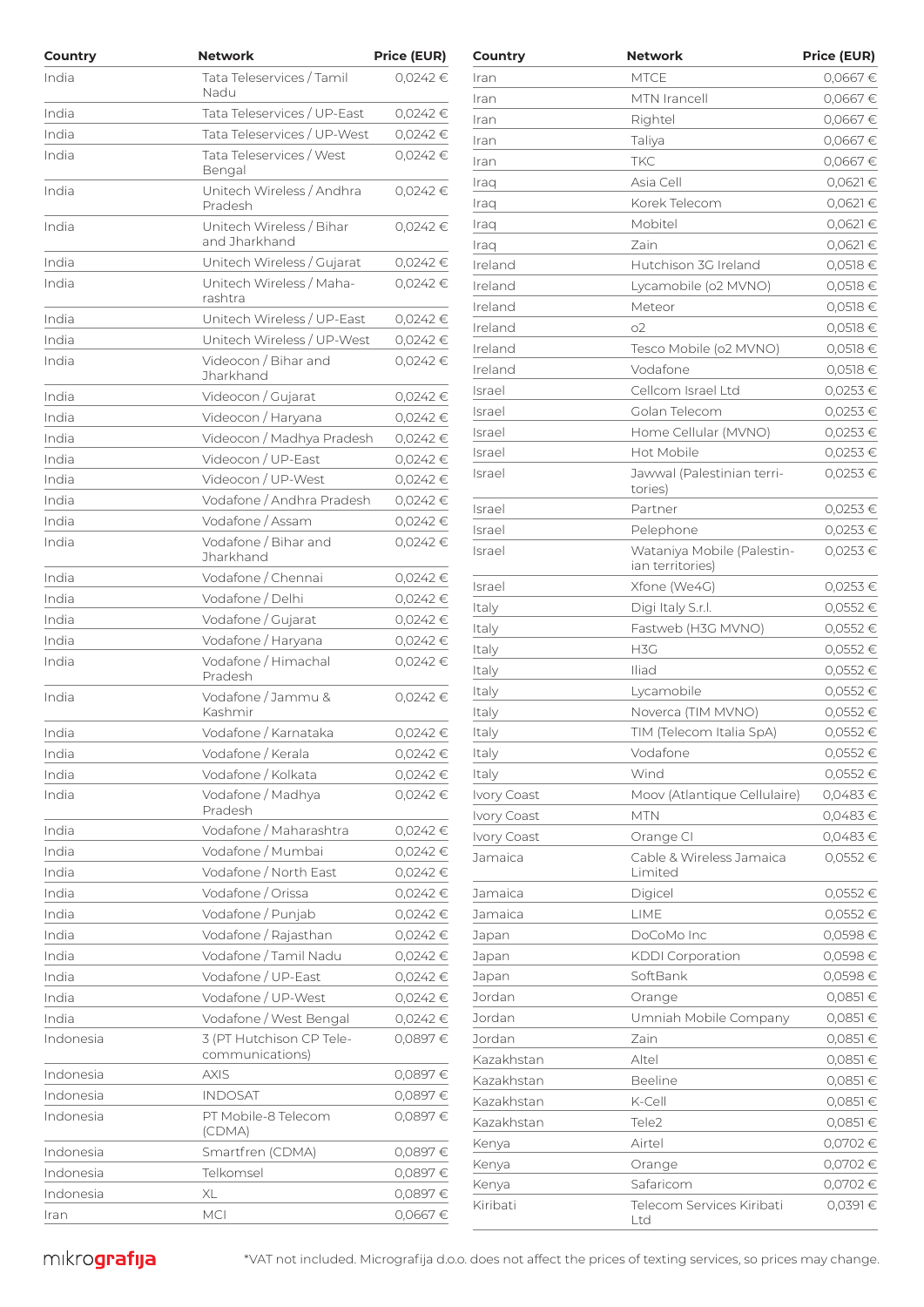| Country           | <b>Network</b>                            | <b>Price (EUR)</b> | Country                  | <b>Network</b>                          | <b>Price (EUR)</b>           |
|-------------------|-------------------------------------------|--------------------|--------------------------|-----------------------------------------|------------------------------|
| Kosovo            | <b>IPKO</b>                               | $0.0644 \in$       | Malaysia                 | <b>UMOBILE</b>                          | 0,0598€                      |
| Kosovo            | Vala                                      | 0,0644€            | Malaysia                 | <b>UMOBILE</b>                          | 0,0598€                      |
| Kuwait            | Ooredoo                                   | $0,0886 \in$       | Maldives                 | Dhiraaqu (DhiMobile)                    | 0,0207€                      |
| Kuwait            | Viva                                      | 0.0886€            | Maldives                 | Ooredoo                                 | 0,0207€                      |
| Kuwait            | Zain                                      | 0,0886€            | Mali                     | Malitel                                 | 0,0759€                      |
| Kyrgyzstan        | Beeline                                   | 0,0909€            | Mali                     | Orange                                  | 0,0759€                      |
| Kyrgyzstan        | MEGACOM                                   | 0,0909€            | Malta                    | Go mobile                               | 0,0529€                      |
| Kyrgyzstan        | O! (NurTelecom LLC)                       | 0,0909€            | Malta                    | Melita Mobile                           | 0,0529€                      |
| Laos              | Beeline (Vimpelcom Lao)                   | 0,0552€            | Malta                    | Vodafone Malta Limited                  | 0,0529€                      |
| Laos              | ETL MOBILE                                | 0,0552€            | Marshall Islands         | <b>MINTA</b>                            | 0,0702€                      |
| Laos              | Lao Telecom                               | 0,0552€            | Mauritania               | Chinguitel                              | $0,0644 \in$                 |
| Laos              | LAT (Star Telecom Compa-<br>ny Ltd - STL) | 0,0552€            | Mauritania<br>Mauritania | Mattel<br>Mauritel Mobiles              | $0,0644 \in$<br>$0,0644 \in$ |
| Latvia            | <b>Bite Latvia</b>                        | 0,0460€            | Mauritius                | Emtel                                   | 0,0529€                      |
| Latvia            | LMT                                       | 0,0460€            | Mauritius                | <b>MTML</b>                             | 0,0529€                      |
| Latvia            | Tele <sub>2</sub>                         | 0,0460€            | Mauritius                | Orange                                  | 0,0529€                      |
| Latvia            | Triatel (Telekom Baltija)                 | 0,0460€            | Mexico                   | AT&T                                    | $0,0311$ €                   |
|                   | (CDMA)                                    |                    | Mexico                   | AT&T                                    | $0,0311 \in$                 |
| Lebanon           | MIC 1 (Alfa)                              | 0,0483€            | Mexico                   | AT&T                                    | $0,0311 \in$                 |
| Lebanon           | MIC 2 (mtc touch)                         | 0,0483€            | Mexico                   | AT&T                                    | $0,0311 \in$                 |
| Lesotho           | Econet Ezi Cel                            | 0,0368€            | Mexico                   | AT&T                                    | $0,0311 \in$                 |
| Lesotho           | Vodacom                                   | 0,0368€            | Mexico                   | AT&T                                    | $0,0311 \in$                 |
| Liberia           | Cellcom                                   | 0,0667€            | Mexico                   | Movistar                                | $0,0311$ €                   |
| Liberia           | Comium                                    | 0,0667€            | Mexico                   | Movistar                                | $0,0311 \in$                 |
| Liberia           | Lonestar Cell                             | 0,0667€            | Mexico                   | Telcel                                  | $0,0311$ €                   |
| Libya             | Libyana                                   | 0,0575€            | Mexico                   | Telcel                                  | $0,0311$ €                   |
| Libya             | Madar                                     | 0,0575€            | Moldova                  | IDC (Interdnestrcom)                    | 0,0472€                      |
| Liechtenstein     | Alpmobil                                  | 0,0253 €           | Moldova                  | Moldcell                                | 0,0472€                      |
| Liechtenstein     | FL GSM (Swisscom)                         | 0,0253 €           | Moldova                  | Orange                                  | 0,0472€                      |
| Liechtenstein     | FLI                                       | 0,0253 €           | Moldova                  | Unite (MoldTelecom)                     | 0,0472€                      |
| Liechtenstein     | Orange                                    | 0,0253€            | Monaco                   | Monaco Telecom                          | 0,0276 €                     |
| Lithuania         | <b>BITE GSM</b>                           | 0,0276 €           | Mongolia                 | G Mobile                                | 0,0667€                      |
| Lithuania         | Omnitel                                   | 0,0276 €           | Mongolia                 | MobiCom                                 | 0,0667€                      |
| Lithuania         | TELE2                                     | 0,0276 €           | Mongolia                 | SkyTel                                  | 0,0667€                      |
| Luxembourg        | Orange (VOXmobile)                        | 0,0667€            | Mongolia                 | Unitel                                  | 0,0667€                      |
| Luxembourg        | POST (LuxGSM)                             | 0,0667€            | Montenegro               | m:tel                                   | $0,0253$ €                   |
| Luxembourg        | Tango                                     | 0,0667€            | Montenegro               | T-Mobile                                | 0,0253 €                     |
| Macau             | $\mathbf H$                               | China<br>Telecom   | Montenegro               | Telenor                                 | 0,0253€                      |
|                   |                                           | (Macau)            | Montserrat               | LIME                                    | $0.0345 \in$                 |
|                   |                                           | (CDMA)"            | Morocco                  | <b>IAM</b>                              | $0.0644 \in$                 |
| Macau             | <b>CTM</b>                                | 0,0391 €           | Morocco                  | INVI (Wana)                             | $0,0644 \in$                 |
| Macau             | Hutchison Telecom                         | 0,0391€            | Morocco                  | Orange (Médi Télécom)                   | $0,0644 \in$                 |
| Macau             | SmarTone                                  | 0,0391€            | Mozambique               | mcel (Mocambique Celular                | 0,0322 €                     |
| Macedonia (FYROM) | ONE (MTS)                                 | $0,0253 \in$       |                          | S.A.R.L.                                |                              |
| Macedonia (FYROM) | T-Mobile Macedonia                        | 0,0253 €           | Mozambique               | Movitel                                 | 0,0322 €                     |
| Macedonia (FYROM) | VIP                                       | $0,0253 \in$       | Mozambique               | Vodacom                                 | $0,0322$ €                   |
| Madagascar        | Airtel                                    | $0,0621 \in$       | Myanmar                  | MPT (Myanmar Posts and                  | 0,0794 €                     |
| Madagascar        | Orange                                    | $0,0621 \in$       |                          | Telecommunications)                     |                              |
| Madagascar        | Telma Mobile                              | $0,0621 \in$       | Myanmar                  | Myanmar Economic Corpo-<br>ration (MEC) | 0,0794 €                     |
| Malawi            | CelTel Limited                            | $0,0345 \in$       |                          |                                         |                              |
| Malawi            | Telekom Networks Malawi                   | 0,0345 €           | Myanmar                  | Ooredoo                                 | 0,0794 €                     |
| Malaysia          | Celcom                                    | 0,0598€            | Myanmar                  | Telenor Myanmar                         | 0,0794 €                     |
| Malaysia          | Celcom                                    | 0,0598€            | Namibia                  | MTC Namibia (MTC)                       | $0,0345$ €                   |
| Malaysia          | DiGi                                      | 0,0598€            | Namibia                  | TN Mobile                               | $0,0345$ €                   |
| Malaysia          | Hotlink (Maxis Prepaid)                   | 0,0598€            | Nauru                    | Digicel                                 | $0,0368$ €                   |
| Malaysia          | Maxis                                     | 0,0598€            | Nepal                    | Nepal Telecom Mobile<br>CDICE           | 0,0863€<br>0.0007            |

| Country          | Network                                       | <b>Price (EUR)</b> |
|------------------|-----------------------------------------------|--------------------|
| Malaysia         | <b>UMOBILE</b>                                | 0,0598 €           |
| Malaysia         | <b>UMOBILE</b>                                | 0,0598€            |
| Maldives         | Dhiraagu (DhiMobile)                          | 0,0207€            |
| Maldives         | Ooredoo                                       | 0,0207€            |
| Mali             | Malitel                                       | 0,0759€            |
| Mali             | Orange                                        | 0,0759€            |
| Malta            | Go mobile                                     | 0,0529€            |
| Malta            | Melita Mobile                                 | 0,0529€            |
| Malta            | Vodafone Malta Limited                        | 0,0529€            |
| Marshall Islands | MINTA                                         | 0,0702€            |
| Mauritania       | Chinguitel                                    | $0,0644$ €         |
| Mauritania       | Mattel                                        | 0,0644€            |
| Mauritania       | <b>Mauritel Mobiles</b>                       | $0,0644$ €         |
| Mauritius        | Emtel                                         | 0,0529€            |
| Mauritius        | <b>MTML</b>                                   | 0,0529€            |
| Mauritius        | Orange                                        | 0,0529€            |
| Mexico           | AT&T                                          | $0,0311 \in$       |
| Mexico           | AT&T                                          | $0,0311 \in$       |
| Mexico           | AT&T                                          | $0,0311 \in$       |
| Mexico           | AT&T                                          | $0,0311 \in$       |
| Mexico           | AT&T                                          | $0,0311 \in$       |
| Mexico           |                                               | $0,0311 \in$       |
|                  | AT&T                                          |                    |
| Mexico           | Movistar                                      | $0,0311 \in$       |
| Mexico           | Movistar                                      | $0,0311 \in$       |
| Mexico           | Telcel                                        | $0,0311 \in$       |
| Mexico           | Telcel                                        | $0,0311 \in$       |
| Moldova          | IDC (Interdnestrcom)                          | 0,0472€            |
| Moldova          | Moldcell                                      | 0,0472€            |
| Moldova          | Orange                                        | 0,0472€            |
| Moldova          | Unite (MoldTelecom)                           | 0,0472€            |
| Monaco           | Monaco Telecom                                | 0,0276 €           |
| Mongolia         | G Mobile                                      | 0,0667€            |
| Mongolia         | MobiCom                                       | 0,0667€            |
| Mongolia         | SkyTel                                        | 0,0667€            |
| Mongolia         | Unitel                                        | 0,0667€            |
| Montenegro       | m:tel                                         | 0,0253 €           |
| Montenegro       | T-Mobile                                      | 0,0253€            |
| Montenegro       | Telenor                                       | 0,0253€            |
| Montserrat       | LIME                                          | 0,0345€            |
| Morocco          | <b>IAM</b>                                    | 0,0644€            |
| Morocco          | INVI (Wana)                                   | 0,0644€            |
| Morocco          | Orange (Médi Télécom)                         | 0,0644€            |
| Mozambique       | mcel (Mocambique Celular<br>S.A.R.L.)         | 0,0322 €           |
| Mozambique       | Movitel                                       | $0,0322 \in$       |
| Mozambique       | Vodacom                                       | 0,0322 €           |
| Myanmar          | MPT (Myanmar Posts and<br>Telecommunications) | 0,0794€            |
| Myanmar          | Myanmar Economic Corpo-<br>ration (MEC)       | 0,0794€            |
| Myanmar          | Ooredoo                                       | 0,0794€            |
| Myanmar          | Telenor Myanmar                               | 0,0794€            |
| Namibia          | MTC Namibia (MTC)                             | $0,0345 \in$       |
| Namibia          | TN Mobile                                     | $0,0345 \in$       |
| Nauru            | Digicel                                       | 0,0368€            |
| Nepal            | Nepal Telecom Mobile                          | 0,0863€            |
| Nepal            | <b>SPICE</b>                                  | 0,0863€            |
|                  |                                               |                    |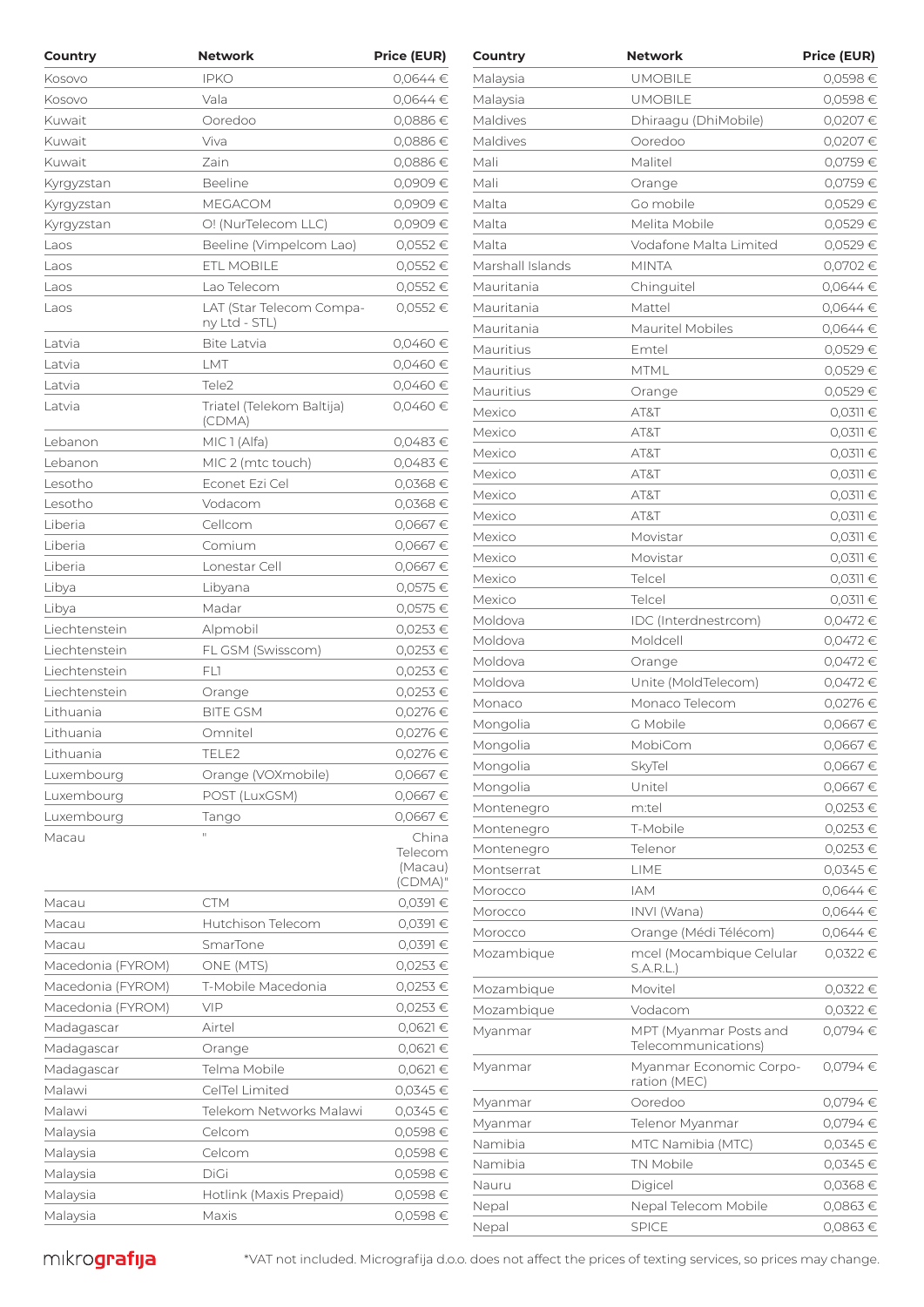| Country          | <b>Network</b>                 | <b>Price (EUR)</b> | Country     | <b>Network</b>                                   | <b>Price (EUR)</b> |
|------------------|--------------------------------|--------------------|-------------|--------------------------------------------------|--------------------|
| Netherlands      | InterCity Mobile               | 0,0736€            | Paraguay    | <b>VOX</b>                                       | 0,0242 €           |
| Netherlands      | <b>KPN Mobile</b>              | 0,0736€            | Peru        | Bitel (Viettel Peru SAC)                         | 0,0276 €           |
| Netherlands      | Lycamobile                     | 0,0736€            | Peru        | Claro                                            | 0,0276€            |
| Netherlands      | Mundio Mobile                  | 0,0736€            | Peru        | Movistar                                         | 0,0276 €           |
| Netherlands      | T-Mobile                       | 0,0736€            | Peru        | Nextel                                           | 0,0276 €           |
| Netherlands      | T-Mobile                       | 0,0736€            | Philippines | Globe Telecom                                    | $0,0334 \in$       |
| Netherlands      | Tele <sub>2</sub>              | 0,0736€            | Philippines | Smart                                            | $0,0334 \in$       |
| Netherlands      | Teleena Holding B.V.           | 0,0736€            | Philippines | Sun Cellular                                     | 0,0334€            |
| Netherlands      | Telfort                        | 0,0736€            | Poland      | AERO <sub>2</sub>                                | $0,0414 \in$       |
| Netherlands      | Vodafone                       | 0,0736€            | Poland      | AMD Telecom S.A.                                 | $0,0414 \in$       |
| Netherlands      | Voiceworks                     | 0,0736€            | Poland      | Amicomm Sp. z o.o.                               | $0,0414 \in$       |
| New Caledonia    | Mobilis                        | 0,0702€            | Poland      | Arcomm Sp. z o.o.                                | $0,0414 \in$       |
| New Zealand      | 2degrees                       | 0,0667€            | Poland      | ATE-Advanced Technology                          | $0,0414 \in$       |
| New Zealand      | Spark New Zealand              | 0,0667€            |             | & Experience Sp. z o.o.                          |                    |
| New Zealand      | Vodafone                       | 0,0667€            | Poland      | Best Solutions & Technolo-                       | $0,0414 \in$       |
| Nicaragua        | Claro                          | 0,0345€            |             | gy Sp. z o.o.                                    |                    |
| Nicaragua        | Movistar                       | 0,0345€            | Poland      | CALLFREEDOM Sp. z o.o.                           | $0,0414 \in$       |
| Niger            | Airtel                         | 0,0621€            | Poland      | CenterNet                                        | $0.0414 \in$       |
| Niger            | Moov                           | 0,0621€            | Poland      | CenterNet                                        | $0,0414 \in$       |
| Niger            | Orange                         | 0,0621€            | Poland      | <b>COMPATEL LIMITED</b>                          | $0,0414 \in$       |
| Niger            | SahelCom                       | 0,0621€            | Poland      | Cyfrowy Polsat                                   | $0,0414 \in$       |
| Nigeria          | Airtel                         | 0,0690€            | Poland      | etelko                                           | $0,0414 \in$       |
| Nigeria          | Etisalat (EMTS Ltd)            | 0,0690€            | Poland      | GrandTel Sp. z o.o.                              | $0,0414 \in$       |
| Nigeria          | Glo Mobile (Globacom)          | 0,0690€            | Poland      | Interactive Digital Media<br>GmbH                | $0,0414 \in$       |
| Nigeria          | <b>MTN</b>                     | 0,0690€            | Poland      |                                                  | $0,0414 \in$       |
| Nigeria          | Starcomms PLC (CDMA)           | 0,0690€            | Poland      | Interfonica Sp. z o.o.<br>Intertelcom Sp. z o.o. | $0,0414 \in$       |
| Nigeria          | Visafone Communications        | 0,0690€            |             |                                                  |                    |
|                  | Ltd (CDMA)                     |                    | Poland      | LycaMobile                                       | $0,0414 \in$       |
| Norway           | <b>ICE Communication Norge</b> | $0,0541 \in$       | Poland      | Mobile.Net Sp. z o.o.                            | $0,0414 \in$       |
|                  | AS                             |                    | Poland      | MOBYLAND Sp. z o.o.                              | $0,0414 \in$       |
| Norway           | Lycamobile Norway Ltd          | $0,0541 \in$       | Poland      | Netia                                            | $0,0414 \in$       |
| Norway           | Phonero                        | $0,0541 \in$       | Poland      | NEXTGEN MOBILE LTD                               | $0,0414 \in$       |
| Norway           | TDC AS                         | $0,0541 \in$       | Poland      | Nordisk Polska                                   | $0,0414 \in$       |
| Norway           | Tele2                          | 0,0541€            | Poland      | Orange                                           | $0,0414 \in$       |
| Norway           | Telenor Mobil                  | 0,0541€            | Poland      | Orange                                           | $0,0414 \in$       |
| Norway           | Telia                          | $0,0541 \in$       | Poland      | Phone IT Sp. z o.o.                              | $0,0414 \in$       |
| Norway           | Telia                          | $0,0541 \in$       | Poland      | PhoneNet Sp. z o.o.                              | $0,0414 \in$       |
| Norway           | Ventelo AS                     | $0,0541 \in$       | Poland      | PKP Polskie Linie Kolejowe<br>S.A.               | $0,0414 \in$       |
| Oman             | Omantel                        | 0,0644€            | Poland      | Play                                             | $0,0414 \in$       |
| Oman             | Ooredoo                        | 0,0644€            | Poland      | Play                                             | $0,0414 \in$       |
| Pakistan         | Mobilink                       | 0,0529€            | Poland      | Polkomtel S.A.                                   | $0,0414 \in$       |
| Pakistan         | Telenor Pakistan               | 0,0529€            | Poland      | <b>SFERIA</b>                                    | $0,0414 \in$       |
| Pakistan         | Ufone                          | 0,0529€            | Poland      | <b>SFERIA</b>                                    | $0,0414 \in$       |
| Pakistan         | Warid Telecom                  | 0,0529€            | Poland      | <b>SFERIA</b>                                    | $0,0414 \in$       |
| Pakistan         | ZONG                           | 0,0529€            | Poland      | T-mobile                                         | $0,0414 \in$       |
| Palau            | <b>PNCC Wireless</b>           | $0,0437 \in$       | Poland      | T-MOBILE POLSKA S.A.                             | $0,0414 \in$       |
| Panama           | Claro Panama                   | 0,0598€            | Poland      | Teleena Holding BV                               | $0,0414 \in$       |
| Panama           | Digicel Panama                 | 0,0598€            | Poland      | Truphone Poland Sp. z o.o.                       | $0,0414 \in$       |
| Panama           | Mas Movil (C&W Panama)         | 0,0598€            | Poland      | VOXBONE S.A.                                     | $0,0414 \in$       |
| Panama           | Movistar                       | 0,0598€            | Poland      | WideNet Sp. z o.o.                               | $0,0414 \in$       |
| Papua New Guinea | Bee Mobile                     | 0,0345€            | Portugal    | Lycamobile                                       | 0,0299€            |
| Papua New Guinea | Digicel PNG                    | $0,0345 \in$       | Portugal    | MEO (TMN)                                        | 0,0299€            |
| Papua New Guinea | Telikom PNG Ltd.               | 0,0345€            |             | <b>NOS</b>                                       | 0,0299€            |
| Paraguay         | Claro                          | 0,0242 €           | Portugal    |                                                  |                    |
| Paraguay         | Personal                       | $0,0242$ €         | Portugal    | Vectone Mobile (Mundio<br>Mobile)                | 0,0299€            |
| Paraguay         | Tigo                           | 0,0242€            | Portugal    | Vodafone                                         | 0.0299€            |

| Country     | Network                                            | <b>Price (EUR)</b> |
|-------------|----------------------------------------------------|--------------------|
| Paraguay    | <b>VOX</b>                                         | 0,0242€            |
| Peru        | Bitel (Viettel Peru SAC)                           | 0,0276€            |
| Peru        | Claro                                              | 0,0276 €           |
| Peru        | Movistar                                           | 0,0276 €           |
| Peru        | Nextel                                             | 0,0276€            |
| Philippines | Globe Telecom                                      | $0,0334$ €         |
| Philippines | Smart                                              | 0,0334 €           |
| Philippines | Sun Cellular                                       | $0,0334$ €         |
| Poland      | AERO <sub>2</sub>                                  | 0,0414€            |
| Poland      | AMD Telecom S.A.                                   | 0.0414€            |
| Poland      | Amicomm Sp. z o.o.                                 | 0,0414€            |
| Poland      | Arcomm Sp. z o.o.                                  | 0,0414€            |
| Poland      | ATE-Advanced Technology<br>& Experience Sp. z o.o. | 0,0414€            |
| Poland      | Best Solutions & Technolo-<br>gy Sp. z o.o.        | 0,0414€            |
| Poland      | CALLFREEDOM Sp. z o.o.                             | 0,0414€            |
| Poland      | CenterNet                                          | 0,0414€            |
| Poland      | CenterNet                                          | 0,0414€            |
| Poland      | <b>COMPATEL LIMITED</b>                            | 0,0414€            |
| Poland      | Cyfrowy Polsat                                     | 0,0414€            |
| Poland      | etelko                                             | 0,0414€            |
| Poland      | GrandTel Sp. z o.o.                                | 0,0414€            |
| Poland      | Interactive Digital Media<br>GmbH                  | 0,0414€            |
| Poland      | Interfonica Sp. z o.o.                             | $0,0414 \in$       |
| Poland      | Intertelcom Sp. z o.o.                             | 0,0414 €           |
| Poland      | LycaMobile                                         | 0,0414€            |
| Poland      | Mobile.Net Sp. z o.o.                              | 0,0414€            |
| Poland      | MOBYLAND Sp. z o.o.                                | 0,0414€            |
| Poland      | Netia                                              | 0,0414 €           |
| Poland      | <b>NEXTGEN MOBILE LTD</b>                          | 0,0414€            |
| Poland      | Nordisk Polska                                     | 0,0414€            |
| Poland      | Orange                                             | $0,0414 \in$       |
| Poland      | Orange                                             | 0,0414€            |
| Poland      | Phone IT Sp. z o.o.                                | $0,0414$ €         |
| Poland      | PhoneNet Sp. z o.o.                                | $0,0414 \in$       |
| Poland      | PKP Polskie Linie Kolejowe<br>S.A.                 | 0,0414€            |
| Poland      | Play                                               | 0,0414€            |
| Poland      | Play                                               | 0,0414€            |
| Poland      | Polkomtel S.A.                                     | 0,0414 €           |
| Poland      | SFERIA                                             | 0,0414€            |
| Poland      | SFERIA                                             | 0,0414€            |
| Poland      | <b>SFERIA</b>                                      | 0,0414€            |
| Poland      | T-mobile                                           | $0,0414 \in$       |
| Poland      | T-MOBILE POLSKA S.A.                               | 0,0414€            |
| Poland      | Teleena Holding BV                                 | $0,0414 \in$       |
| Poland      | Truphone Poland Sp. z o.o.                         | 0,0414€            |
| Poland      | VOXBONE S.A.                                       | 0,0414€            |
| Poland      | WideNet Sp. z o.o.                                 | 0,0414 €           |
| Portugal    | Lycamobile                                         | 0,0299€            |
| Portugal    | MEO (TMN)                                          | 0,0299€            |
| Portugal    | <b>NOS</b>                                         | 0,0299€            |
| Portugal    | Vectone Mobile (Mundio<br>Mobile)                  | 0,0299€            |
| Portugal    | Vodafone                                           | 0,0299€            |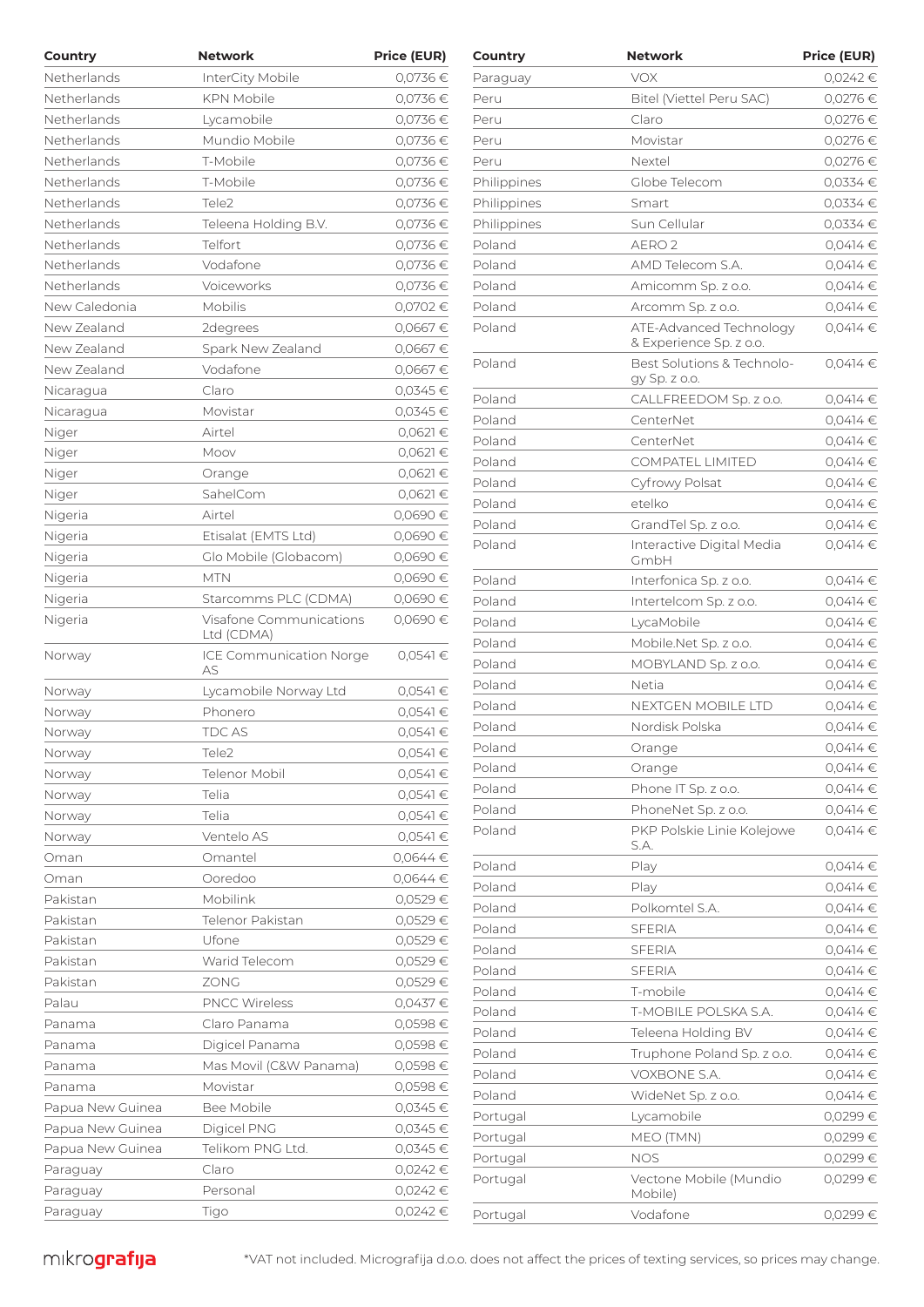| Country                         | <b>Network</b>                                       | <b>Price (EUR)</b> | Country         | <b>Network</b>                     | <b>Price (EUR)</b> |
|---------------------------------|------------------------------------------------------|--------------------|-----------------|------------------------------------|--------------------|
| Puerto Rico                     | Claro                                                | 0,0621€            | Saudi Arabia    | ZAIN                               | $0,0437$ €         |
| Puerto Rico                     | Open Mobile                                          | $0,0621 \in$       | Senegal         | Expresso Senegal                   | 0,0702€            |
| Puerto Rico                     | Sprint Spectrum L.p.                                 | $0,0621 \in$       | Senegal         | Orange                             | 0,0702€            |
|                                 | (Sprint)                                             |                    | Senegal         | TIGO (former Sentel)               | 0,0702€            |
| Puerto Rico                     | Suncom Wireless Operat-                              | 0,0621€            | Serbia          | mt:s (Telekom Srbija)              | 0,0656€            |
|                                 | ing Company, Llc (Suncom)                            |                    | Serbia          | Telenor                            | 0,0656€            |
| Puerto Rico                     | Suncom Wireless Operat-<br>ing Company, Llc (Suncom) | $0,0621 \in$       | Serbia          | VIP Mobile                         | 0,0656€            |
| Qatar                           | Ooredoo                                              | 0,0345€            | Seychelles      | Airtel (Telecom Seychelles)        | 0,0483€            |
| Qatar                           | Vodafone                                             | 0,0345 €           | Seychelles      | Cable & Wireless                   | 0,0483€            |
| Reunion                         | <b>SFR REUNION</b>                                   | 0,0897€            | Sierra Leone    | Africell                           | $0,0414 \in$       |
| Reunion                         | Orange                                               | $0,0644$ €         | Sierra Leone    | Airtel                             | $0,0414 \in$       |
| Reunion                         | Outremer                                             | $0.0644 \in$       | Singapore       | <b>Grid Communications</b>         | $0,0345$ €         |
| Romania                         | Digi.Mobil                                           | 0,0483€            | Singapore       | M1 (M1 Limited)                    | $0,0345 \in$       |
| Romania                         | Orange                                               | 0,0483€            | Singapore       | SingTel                            | $0,0345$ €         |
| Romania                         | Telekom Romania                                      | $0,0483 \in$       | Singapore       | StarHub                            | $0,0345$ €         |
| Romania                         | Vodafone                                             | 0,0483€            | Slovak Republic | 4ka                                | 0,0426€            |
| <b>Russian Federation</b>       | Baykalwestcom (AKOS)                                 | $0.0483 \in$       | Slovak Republic | Orange                             | 0,0426€            |
| <b>Russian Federation</b>       | Beeline (OJSC VimpelCom)                             | $0,0483 \in$       | Slovak Republic | Slovak Telekom (T-mobile)          | 0,0426€            |
| Russian Federation              | K-Telecom (WIN Mobile)                               | 0,0483€            | Slovak Republic | Telefonica O2                      | 0,0426€            |
| Russian Federation              | Megafon                                              | 0,0483€            | Slovenia        | Mobitel                            | $0,0345$ €         |
| Russian Federation              | <b>MOTIV</b>                                         | 0,0483€            | Slovenia        | SI.Mobil                           | $0,0345$ €         |
| Russian Federation              | <b>MTS</b>                                           | 0,0483€            | Slovenia        | $T-2$                              | 0,0345€            |
| Russian Federation              | MTT (Multiregional Transit                           | 0,0483€            | Slovenia        | Tusmobil                           | 0,0345€            |
|                                 | Telecom)                                             |                    | Solomon Islands | Eritel                             | 0,0598€            |
| Russian Federation              | <b>NCC</b>                                           | 0,0483€            | Somalia         | Golis                              | $0,0713$ €         |
| Russian Federation              | Rostelecom                                           | 0,0483€            | Somalia         | Hormuud                            | 0,0713 €           |
| Russian Federation              | Skylink                                              | 0,0483€            | Somalia         | Nationlink                         | 0,0713 €           |
| Russian Federation              | Skylink                                              | 0,0483€            | Somalia         | Telcom Mobile                      | 0,0713 €           |
| Russian Federation              | <b>SMARTS</b>                                        | 0,0483€            |                 |                                    |                    |
| Russian Federation              | TatTelecom                                           | 0,0483€            | Somalia         | Telesom<br>8.ta (Telkom SA)        | $0,0713$ €         |
| Russian Federation              | TatTelecom                                           | 0,0483€            | South Africa    |                                    | $0,0334 \in$       |
| Russian Federation              | Tele <sub>2</sub>                                    | 0,0483€            | South Africa    | Cell C                             | $0,0334 \in$       |
| Russian Federation              | Utel                                                 | 0,0483€            | South Africa    | <b>MTN</b>                         | $0,0334 \in$       |
| Russian Federation              | Yeniseytelecom (ETK)                                 | 0,0483€            | South Africa    | Vodacom                            | 0,0334 €           |
| Russian Federation              | Yota                                                 | 0,0483€            | South Korea     | KT Freetel                         | 0,0207€            |
|                                 |                                                      |                    | South Korea     | LG Telecom (LG U+)                 | 0,0207€            |
| Rwanda<br>Rwanda                | Airtel<br>MTN Rwandacell SARL                        | $0,0322$ €         | South Korea     | SK Telecom                         | 0,0207€            |
|                                 |                                                      | 0,0322 €           | South Sudan     | Gemtel                             | 0,0736 €           |
| Rwanda                          | Tigo                                                 | 0,0322 €           | South Sudan     | MTN South Sudan                    | 0,0736 €           |
| Saint Kitts and Nevis           | Digicel                                              | 0,0529€            | South Sudan     | Network of the World<br>(Vivacell) | $0,0736 \in$       |
| Saint Kitts and Nevis           | LIME                                                 | 0,0529€            | South Sudan     | Zain South Sudan                   | 0,0736€            |
| Saint Kitts and Nevis           | UTS CariGlobe                                        | 0,0529€            | Spain           | <b>BT</b> Spain                    | 0,0552€            |
| Saint Lucia                     | Digicel                                              | $0,0345 \in$       | Spain           | DigiMobil                          | 0,0552€            |
| Saint Lucia                     | LIME                                                 | $0,0345 \in$       |                 | Euskaltel Movil                    | 0,0552€            |
| Saint Pierre and Mique-<br>lon  | SPM Telecom (AMERIS)                                 | $0,0874 \in$       | Spain<br>Spain  | Fonyou Telecom                     | 0,0552€            |
| Saint Vincent and Gren- Digicel |                                                      | $0,0552 \in$       | Spain           | Hits Telecom                       | 0,0552€            |
| adines                          |                                                      |                    | Spain           | Jazztel                            | 0,0552€            |
| Saint Vincent and Gren- LIME    |                                                      | $0,0552 \in$       |                 |                                    |                    |
| adines                          |                                                      |                    | Spain           | Lebara                             | 0,0552€            |
| Samoa                           | Bluesky Samoa                                        | 0,0380€            | Spain           | Lycamobile                         | 0,0552€            |
| Samoa                           | Digicel                                              | 0,0380€            | Spain           | Mas Movil Ibercom                  | 0,0552€            |
| San Marino                      | San Marino Telecom                                   | 0,0506€            | Spain           | Mas Movil Telecom 3.0              | 0,0552€            |
| Sao Tome and Principe           | CSTmovel                                             | 0,0782€            | Spain           | Movistar                           | 0,0552€            |
| Saudi Arabia                    | Mobily                                               | $0,0437 \in$       | Spain           | <b>ONO</b>                         | 0,0552€            |
| Saudi Arabia                    | STC (Saudi Telecom Com-                              | 0,0437€            | Spain           | Orange                             | 0,0552€            |
|                                 | pany)                                                |                    | Spain           | Pepemobile                         | 0,0552€            |
| Saudi Arabia                    | Virgin Mobile KSA                                    | 0,0437€            | Spain           | R Cable                            | 0,0552€            |

| Country         | Network                            | <b>Price (EUR)</b> |
|-----------------|------------------------------------|--------------------|
| Saudi Arabia    | ZAIN                               | 0,0437€            |
| Senegal         | Expresso Senegal                   | 0,0702€            |
| Senegal         | Orange                             | 0,0702€            |
| Senegal         | TIGO (former Sentel)               | 0,0702€            |
| Serbia          | mt:s (Telekom Srbija)              | 0,0656€            |
| Serbia          | Telenor                            | 0,0656€            |
| Serbia          | <b>VIP Mobile</b>                  | 0,0656€            |
| Seychelles      | Airtel (Telecom Seychelles)        | 0,0483€            |
| Seychelles      | Cable & Wireless                   | 0,0483€            |
| Sierra Leone    | Africell                           | $0,0414$ €         |
| Sierra Leone    | Airtel                             | 0,0414€            |
| Singapore       | Grid Communications                | $0,0345 \in$       |
| Singapore       | M1 (M1 Limited)                    | 0,0345€            |
| Singapore       | SingTel                            | $0,0345 \in$       |
| Singapore       | StarHub                            | 0,0345 €           |
| Slovak Republic | 4ka                                | 0,0426€            |
| Slovak Republic | Orange                             | 0,0426€            |
| Slovak Republic | Slovak Telekom (T-mobile)          | 0,0426€            |
| Slovak Republic | Telefonica O2                      | 0,0426€            |
| Slovenia        | Mobitel                            | $0,0345 \in$       |
| Slovenia        | SI.Mobil                           | 0,0345€            |
| Slovenia        | $T-2$                              | 0,0345€            |
| Slovenia        | Tusmobil                           | 0,0345 €           |
| Solomon Islands | Eritel                             | 0,0598€            |
| Somalia         | Golis                              | 0,0713€            |
| Somalia         | Hormuud                            | 0,0713€            |
| Somalia         | Nationlink                         | 0,0713€            |
| Somalia         | Telcom Mobile                      | $0,0713 \in$       |
| Somalia         | Telesom                            | $0,0713 \in$       |
| South Africa    | 8.ta (Telkom SA)                   | $0,0334$ €         |
| South Africa    | Cell C                             | 0,0334 €           |
| South Africa    | MTN                                | $0,0334$ €         |
| South Africa    | Vodacom                            | $0.0334 \in$       |
| South Korea     | KT Freetel                         | 0,0207€            |
| South Korea     | LG Telecom (LG U+)                 | 0,0207€            |
| South Korea     | <b>SK Telecom</b>                  | 0,0207€            |
| South Sudan     | Gemtel                             | 0,0736 €           |
| South Sudan     | MTN South Sudan                    | 0,0736 €           |
| South Sudan     | Network of the World<br>(Vivacell) | 0,0736€            |
| South Sudan     | Zain South Sudan                   | 0,0736€            |
| Spain           | <b>BT</b> Spain                    | 0,0552€            |
| Spain           | DigiMobil                          | $0,0552 \in$       |
| Spain           | Euskaltel Movil                    | 0,0552€            |
| Spain           | Fonyou Telecom                     | 0,0552€            |
| Spain           | Hits Telecom                       | 0,0552€            |
| Spain           | Jazztel                            | 0,0552€            |
| Spain           | Lebara                             | 0,0552€            |
| Spain           | Lycamobile                         | $0,0552 \in$       |
| Spain           | Mas Movil Ibercom                  | 0,0552€            |
| Spain           | Mas Movil Telecom 3.0              | 0,0552€            |
| Spain           | Movistar                           | 0,0552€            |
| Spain           | ONO                                | 0,0552€            |
| Spain           | Orange                             | 0,0552€            |
| Spain           | Pepemobile                         | 0,0552€            |
| Spain           | R Cable                            | 0,0552€            |
|                 |                                    |                    |

 $m$ krografija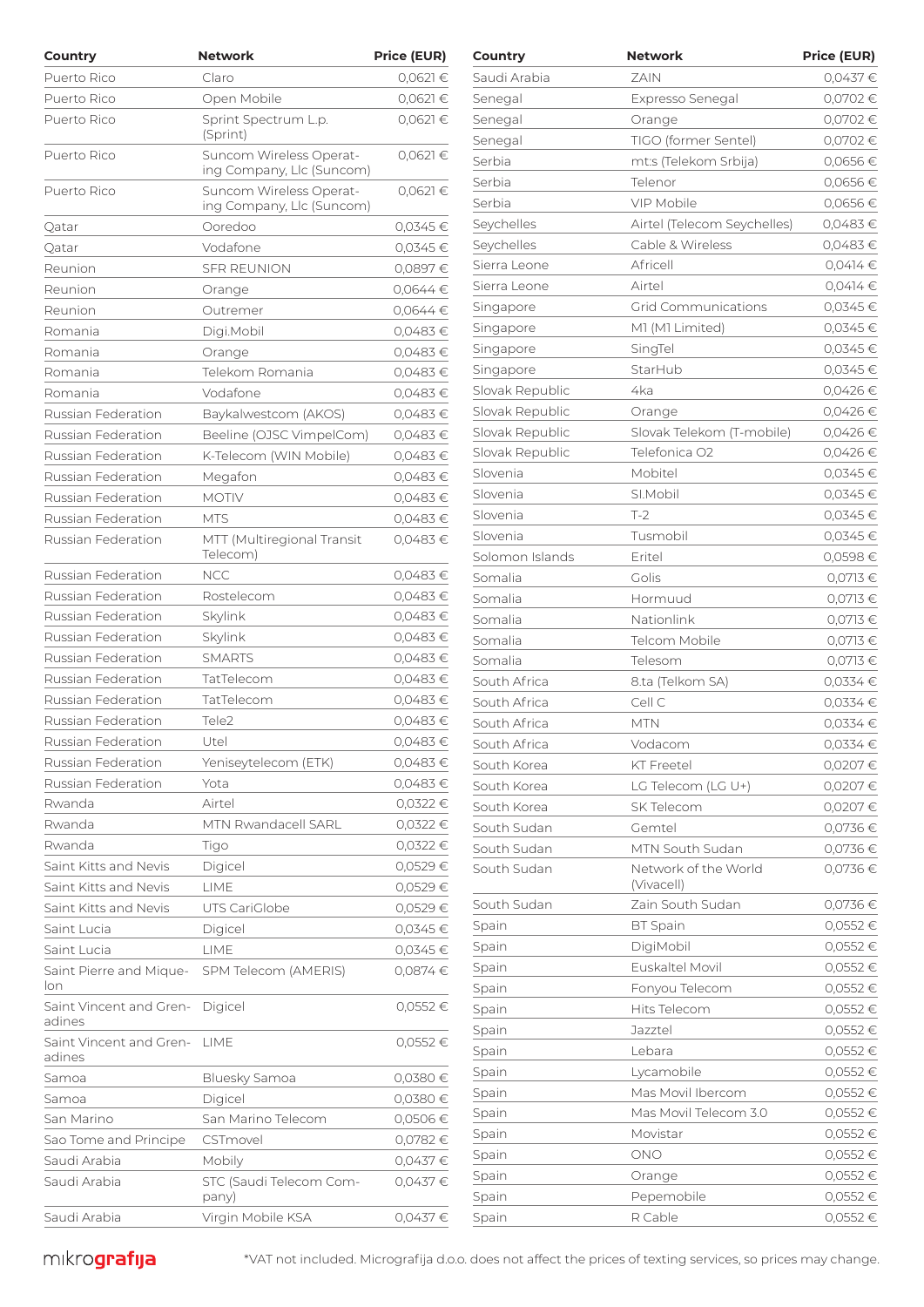| Country     | <b>Network</b>                      | <b>Price (EUR)</b> | Country                                         | <b>Network</b>                                             | <b>Price (EUR)</b> |
|-------------|-------------------------------------|--------------------|-------------------------------------------------|------------------------------------------------------------|--------------------|
| Spain       | <b>SCN Truphone</b>                 | 0,0552€            | Thailand                                        | <b>DTAC</b>                                                | 0,0253€            |
| Spain       | Simyo                               | 0,0552€            | Thailand                                        | True Move                                                  | $0,0253$ €         |
| Spain       | TeleCable                           | 0,0552€            | Thailand                                        | True Move                                                  | $0,0253$ €         |
| Spain       | Tuenti Technologies                 | 0,0552€            | Timor-Leste                                     | Telkomcel                                                  | 0,0920 €           |
| Spain       | Vodafone                            | 0,0552€            | Timor-Leste                                     | Timor Telecom                                              | 0,0920 €           |
| Spain       | Vodafone                            | 0,0552€            | Timor-Leste                                     | Viettel                                                    | 0,0920 €           |
| Spain       | Yoigo                               | 0,0552€            | Togo                                            | Etisalat/Moov                                              | 0,0529€            |
| Sri Lanka   | Airtel                              | 0,0897€            | Togo                                            | Togo Cell                                                  | 0,0529€            |
| Sri Lanka   | Dialog                              | 0,0897€            | Tonga                                           | Digicel                                                    | 0,0460 €           |
| Sri Lanka   | Etisalat                            | 0,0897€            | Tonga                                           | U-Call                                                     | 0,0460€            |
| Sri Lanka   | Hutchison                           | 0,0897€            | Trinidad&Tobago                                 | bmobile (TSTT)                                             | $0,0621$ €         |
| Sri Lanka   | Mobitel                             | 0,0897€            | Trinidad&Tobago                                 | Digicel Ltd                                                | $0,0621$ €         |
| Sudan       | MTN Sudan                           | 0,0552€            | Tunisia                                         | Ooredoo (Tunisiana)                                        | 0,0575 €           |
| Sudan       | Sudani                              | 0,0552€            | Tunisia                                         | Orange                                                     | 0,0575 €           |
| Sudan       | Zain                                | 0,0552€            | Tunisia                                         | Tunicell                                                   | 0,0575 €           |
| Suriname    | Digicel                             | 0,0483€            | Turkey                                          | Avea                                                       | 0,0173 €           |
| Suriname    | Intelsur                            | 0,0483€            | Turkey                                          | Avea                                                       | 0,0173 €           |
| Suriname    | Telesur                             | 0,0483€            | Turkey                                          | Turkcell                                                   | 0,0173 €           |
| Swaziland   | Swazi Mobile                        | 0,0713€            | Turkey                                          | Vodafone                                                   | 0,0173 €           |
| Swaziland   | Swazi MTN                           | 0,0713€            | Turkmenistan                                    | MTS (BCTI)                                                 | $0,0345$ €         |
| Sweden      | Hi3G Access AB (3)                  | 0,0483€            | Turkmenistan                                    | TM CELL (Altyn Asyr)                                       | 0,0345€            |
| Sweden      | Lycamobile                          | 0,0483€            | Turks and Caicos Islands C&W (Cable & Wireless) |                                                            | $0,0564 \in$       |
| Sweden      | MNO - Gotalandsnatet AB             | 0,0483€            | Turks and Caicos Islands Digicel                |                                                            | $0,0564 \in$       |
| Sweden      | other operators                     | 0,0483€            |                                                 | Turks and Caicos Islands Islandcom Telecommuni-<br>cations | $0,0564 \in$       |
| Sweden      | Tele 2 AB (Tele2Comviq)             | 0,0483€            | Uganda                                          | Airtel                                                     | $0,0644 \in$       |
| Sweden      | Telenor Sverige AB                  | 0,0483€            | Uganda                                          | <b>MTN</b>                                                 | $0,0644 \in$       |
| Sweden      | TeliaSonera Mobile Net-<br>works AB | 0,0483€            | Uganda                                          | Orange                                                     | $0,0644 \in$       |
| Switzerland | Lycamobile                          | $0,0644$ €         | Uganda                                          | Smart Telecom (Suretel-                                    | $0,0644 \in$       |
| Switzerland | Salt                                | $0,0644$ €         |                                                 | com)                                                       |                    |
| Switzerland | Sunrise                             | 0,0644€            | Uganda                                          | Uganda Telecom                                             | $0,0644 \in$       |
| Switzerland | Swisscom                            | $0,0644$ €         | Uganda                                          | Vodafone                                                   | 0,0644 €           |
| Syria       | MTN Syria                           | 0,0932€            | Ukraine                                         | 3Mob (Ukrtelecom) (UMTS                                    | 0,0529€            |
| Syria       | Syriatel                            | 0,0932€            |                                                 | 2100)                                                      |                    |
| Taiwan      | APTG (Asia Pacific Tele-            | 0,0483€            | Ukraine                                         | Intertelecom (CDMA)                                        | 0,0529€            |
|             | com)                                |                    | Ukraine                                         | Kyivstar                                                   | 0,0529€            |
| Taiwan      | Chunghwa Telecom                    | 0,0483€            | Ukraine                                         | life:) (Astelit)                                           | 0,0529€            |
| Taiwan      | Far EasTone                         | 0,0483€            | Ukraine                                         | PEOPLEnet (CDMA 800)                                       | 0,0529€            |
| Taiwan      | FarEasTone                          | 0,0483€            | Ukraine                                         | Phoenix                                                    | 0,0529€            |
| Taiwan      | Taiwan Mobile                       | 0,0483€            | Ukraine                                         | Vodafone                                                   | 0,0529€            |
| Taiwan      | <b>VIBO</b>                         | 0,0483€            | United Arab Emirates                            | Du                                                         | $0,0253$ €         |
| Tajikistan  | Babilon-M                           | 0,0932€            | United Arab Emirates                            | <b>ETISALAT</b>                                            | $0,0253$ €         |
| Tajikistan  | <b>Beeline</b>                      | 0,0932€            | United Kingdom                                  | <b>British Telecom</b>                                     | 0,0380 €           |
| Tajikistan  | Indigo                              | 0,0932€            | United Kingdom                                  | Cable & Wireless UK                                        | 0,0380 €           |
| Tajikistan  | MegaFone                            | 0,0932€            | United Kingdom                                  | Cloud9                                                     | 0,0380 €           |
| Tajikistan  | Tcell                               | 0,0932€            | United Kingdom                                  | FleXtel Limited                                            | 0,0380 €           |
| Tanzania    | Airtel                              | 0,0874€            | United Kingdom                                  | HSL (Hay Systems Ltd)                                      | 0,0380 €           |
| Tanzania    | Halotel (Viettel Tanzania)          | 0,0874€            | United Kingdom                                  | Hutchison 3G                                               | 0,0380 €           |
| Tanzania    | tiGO                                | 0,0874€            | United Kingdom                                  | Jersey Airtel Limited                                      | 0,0380 €           |
| Tanzania    | Vodacom                             | 0,0874€            | United Kingdom                                  | Jersey Telecom                                             | 0,0380 €           |
| Tanzania    | Zantel                              | 0,0874€            | United Kingdom                                  | Lycamobile UK                                              | 0,0380 €           |
| Thailand    | AIS                                 | 0,0253 €           | United Kingdom                                  | Manx Telecom                                               | 0,0380 €           |
| Thailand    | AIS                                 | 0,0253€            | United Kingdom                                  | O <sub>2</sub>                                             | 0,0380 €           |
| Thailand    | AIS (GSM 1800)                      | 0,0253 €           | United Kingdom                                  | Orange                                                     | 0,0380 €           |
| Thailand    | CAT Telecom                         | 0,0253€            | United Kingdom                                  | Sky UK Limited                                             | 0,0380 €           |
| Thailand    | <b>DTAC</b>                         | $0,0253 \in$       | United Kingdom                                  | Stour Marine Limited                                       | 0,0380 €           |

| Country                  | Network                           | <b>Price (EUR)</b> |
|--------------------------|-----------------------------------|--------------------|
| Thailand                 | <b>DTAC</b>                       | 0,0253€            |
| Thailand                 | <b>True Move</b>                  | 0,0253€            |
| Thailand                 | True Move                         | 0,0253€            |
| Timor-Leste              | Telkomcel                         | 0,0920 €           |
| Timor-Leste              | Timor Telecom                     | 0,0920€            |
| Timor-Leste              | Viettel                           | 0,0920€            |
| Togo                     | Etisalat/Moov                     | 0,0529€            |
| Togo                     | Togo Cell                         | 0,0529€            |
| Tonga                    | Digicel                           | 0,0460€            |
| Tonga                    | U-Call                            | 0,0460€            |
| Trinidad&Tobago          | bmobile (TSTT)                    | $0,0621 \in$       |
| Trinidad&Tobago          | Digicel Ltd                       | $0,0621 \in$       |
| Tunisia                  | Ooredoo (Tunisiana)               | 0,0575€            |
| Tunisia                  | Orange                            | 0,0575 €           |
| Tunisia                  | Tunicell                          | 0,0575 €           |
| Turkey                   | Avea                              | $0,0173 \in$       |
| Turkey                   | Avea                              | $0,0173 \in$       |
| Turkey                   | Turkcell                          | 0,0173€            |
| Turkey                   | Vodafone                          | $0,0173 \in$       |
| Turkmenistan             | MTS (BCTI)                        | 0,0345 €           |
| Turkmenistan             | TM CELL (Altyn Asyr)              | $0,0345 \in$       |
| Turks and Caicos Islands | C&W (Cable & Wireless)            | 0,0564€            |
| Turks and Caicos Islands | Digicel                           | 0,0564€            |
| Turks and Caicos Islands | Islandcom Telecommuni-<br>cations | 0,0564€            |
| Uganda                   | Airtel                            | 0,0644€            |
| Uganda                   | MTN                               | 0,0644€            |
| Uganda                   | Orange                            | $0,0644$ €         |
| Uganda                   | Smart Telecom (Suretel-<br>com)   | 0,0644€            |
| Uganda                   | Uganda Telecom                    | 0,0644€            |
| Uganda                   | Vodafone                          | 0,0644€            |
| Ukraine                  | 3Mob (Ukrtelecom) (UMTS<br>2100)  | 0,0529€            |
| Ukraine                  | Intertelecom (CDMA)               | 0,0529€            |
| Ukraine                  | Kyivstar                          | 0,0529€            |
| Ukraine                  | life:) (Astelit)                  | 0,0529€            |
| Ukraine                  | PEOPLEnet (CDMA 800)              | 0,0529€            |
| Ukraine                  | Phoenix                           | 0,0529€            |
| Ukraine                  | Vodafone                          | 0,0529€            |
| United Arab Emirates     | Du                                | 0,0253€            |
| United Arab Emirates     | <b>ETISALAT</b>                   | 0,0253€            |
| United Kingdom           | British Telecom                   | 0,0380€            |
| United Kingdom           | Cable & Wireless UK               | 0,0380€            |
| United Kingdom           | Cloud9                            | 0,0380€            |
| United Kingdom           | FleXtel Limited                   | 0,0380€            |
| United Kingdom           | HSL (Hay Systems Ltd)             | 0,0380€            |
| United Kingdom           | Hutchison 3G                      | 0,0380€            |
| United Kingdom           | Jersey Airtel Limited             | 0,0380€            |
| United Kingdom           | Jersey Telecom                    | 0,0380€            |
| United Kingdom           | Lycamobile UK                     | 0,0380€            |
| United Kingdom           | Manx Telecom                      | 0,0380€            |
| United Kingdom           | O2                                | 0,0380€            |
| United Kingdom           | Orange                            | 0,0380€            |
| United Kingdom           | Sky UK Limited                    | 0,0380€            |
| United Kingdom           | Stour Marine Limited              | 0,0380€            |
| United Kingdom           | Sure Mobile                       | 0,0380 €           |

 $\text{mikro}$